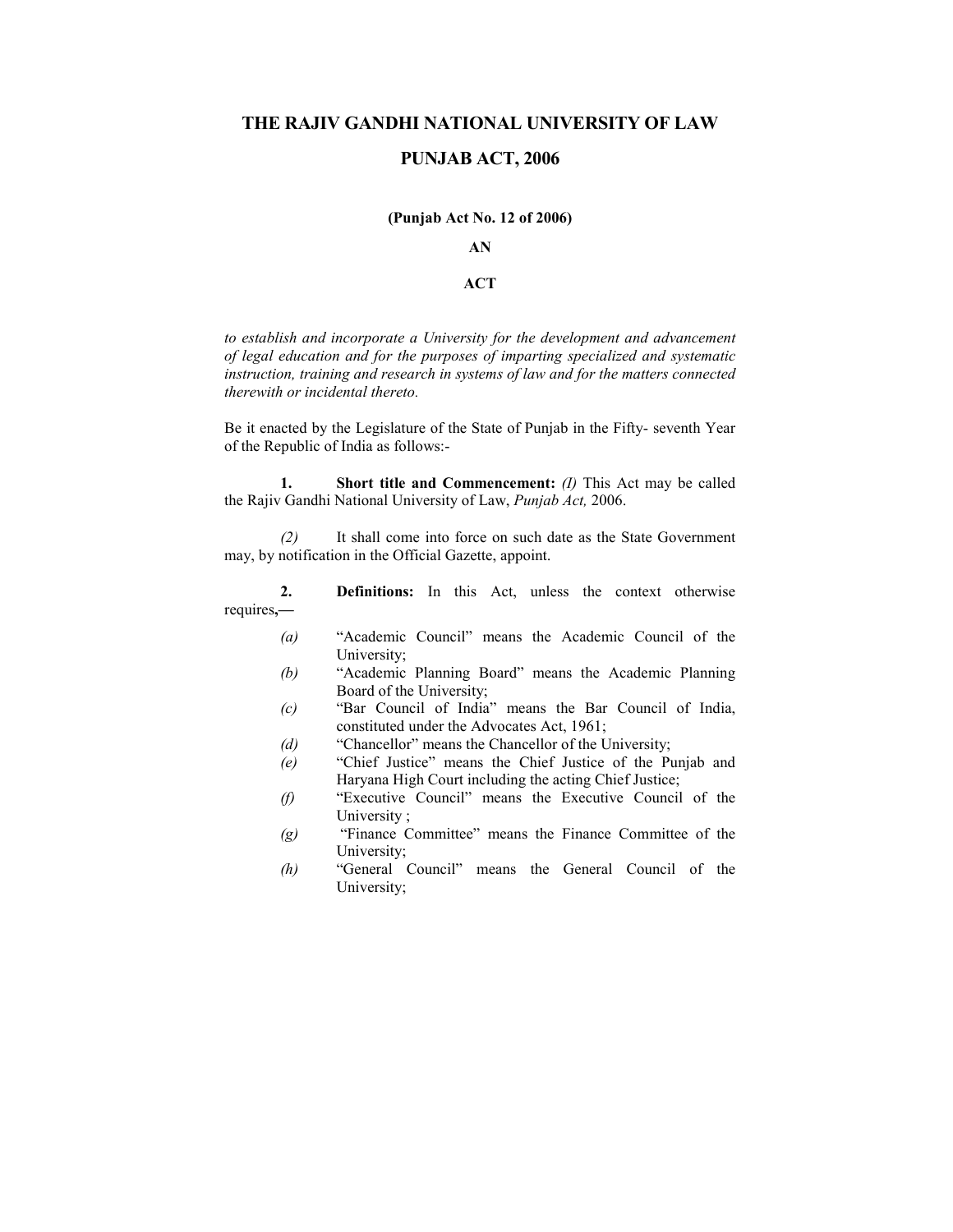- *(i)* "prescribed" means prescribed by statutes and regulations made under this Act;
- *(j)* "Registrar" means the Registrar of the University;
- *(k)* "State Bar Council" means the Bar Council of Punjab and Haryana, constituted under the Advocates Act, 1961;
- *(l)* "State Government" means Government of the State of Punjab;
- *(m)* "University" means the Rajiv Gandhi National University of Law, Punjab, established under section 3;
- *(n)* "Vice-Chancellor" means the Vice-Chancellor of the University; and
- *(o)* "Visitor" means the Visitor of the University.

 **3. Establishment of the University:** *(I)* There shall be established in the State of Punjab, a University by the name of the Rajiv Gandhi National University of Law, Punjab.

- *(2)* The University shall be a body corporate by the name, specified in sub-section *(I)*, and shall have perpetual succession and a common seal. It shall have the power to acquire, hold and dispose of property both movable and immovable and shall sue and be sued by the said name.
- *(3)* The headquarters of the University shall be at Patiala or at such place, as may be specified by the State Government by notification in the Official Gazette.
- **4. Objects of the University:** The objects of the University shall be,-
- *(1)* to evolve and impart comprehensive legal education including distant and continuing legal education at all levels to achieve excellence;
- *(2)* to organize advanced studies and promote research in all branches of law;
- *(3)* to disseminate legal knowledge and legal processes and their role in national development by organizing lectures, seminars, symposia, workshops and conferences;
- *(4)* to promote cultural, legal and ethical values with a view to promote and foster the rule of law and the objectives enshrined in the Constitution of India;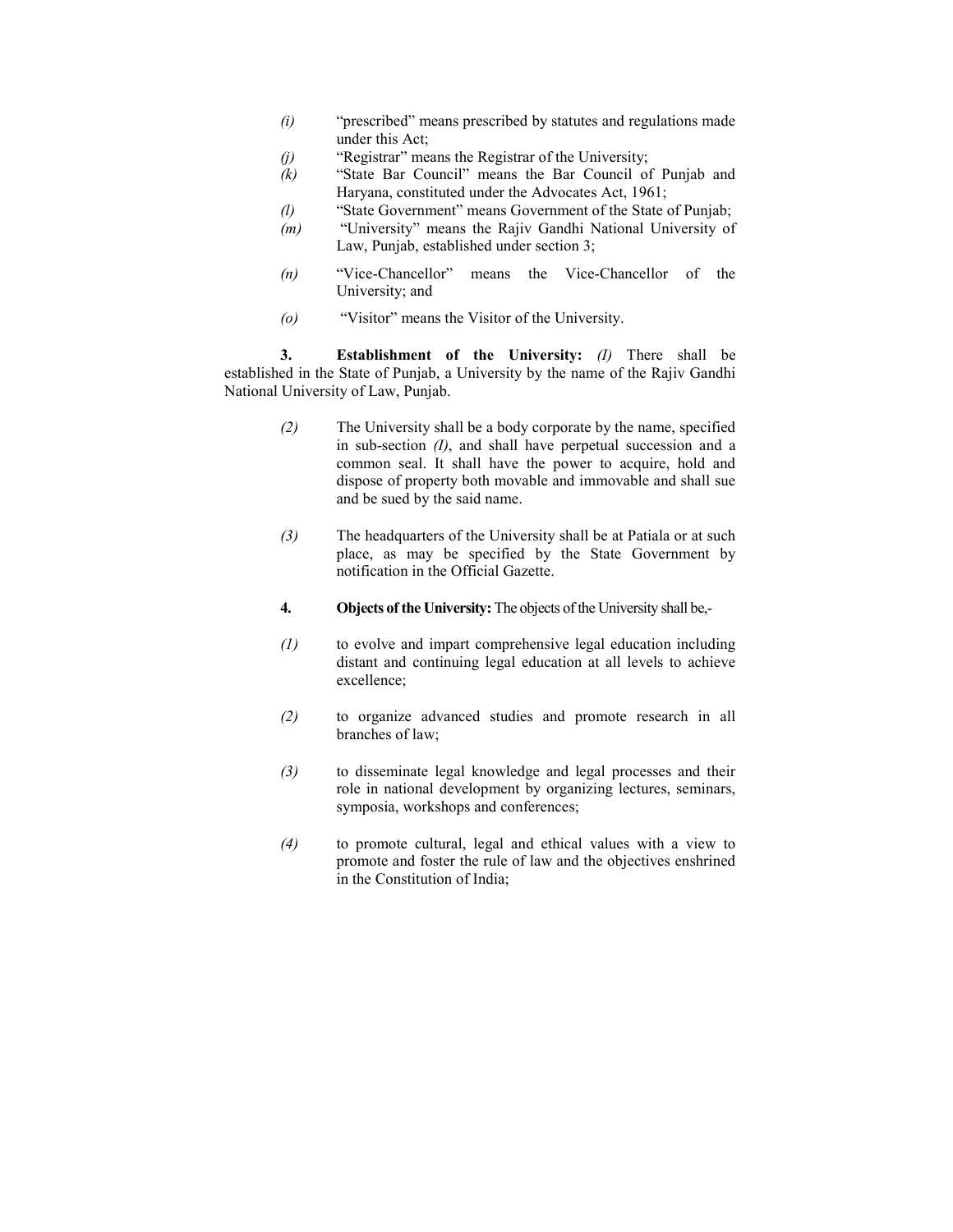- *(5)* to improve the ability with a view to analyse and present for the benefit of the public, contemporary issues of public concern and their legal implications;
- *(6)* to liaise with institutions of higher learning and research in India and abroad;
- *(7)* to publish periodicals, treatises, study books, reports, journals and other literature on all subjects relating to law;
- *(8)* to hold examinations and confer degrees and other academic distinctions;
- *(9)* to promote legal awareness in the community for achieving social and economic justice;
- *(10)* to undertake study and training projects relating of law, legislation and judicial institutions; and
- *(11)* to do all such things as are incidental, necessary or conducive to the attainment of all or any of the objectives of the University;

 **5. Powers and functions of the University:** The University shall have the following powers and functions to be exercised and performed by or through its various officers and authorities, namely:—

- *(1)* to administer and manage the University, and such centres for study, research, education and instructions as are necessary in furtherance of the objects of the University;
- *(2)* to provide for instruction in all branches of knowledge or learning pertaining to law and allied subjects as the University may deem fit;
- *(3)* to make provisions for research and for the advancement and dissemination of knowledge of law including through distance learning and continuing education programmes;
- *(4)* to confer degrees, titles, diplomas, certificates and other distinctions;
- *(5)* to hold examinations and to grant or confer degrees, titles, diplomas and other academic distinctions on persons and to withdraw any such degrees, titles, diplomas and other academic distinctions subjects to such conditions, as the University may determine;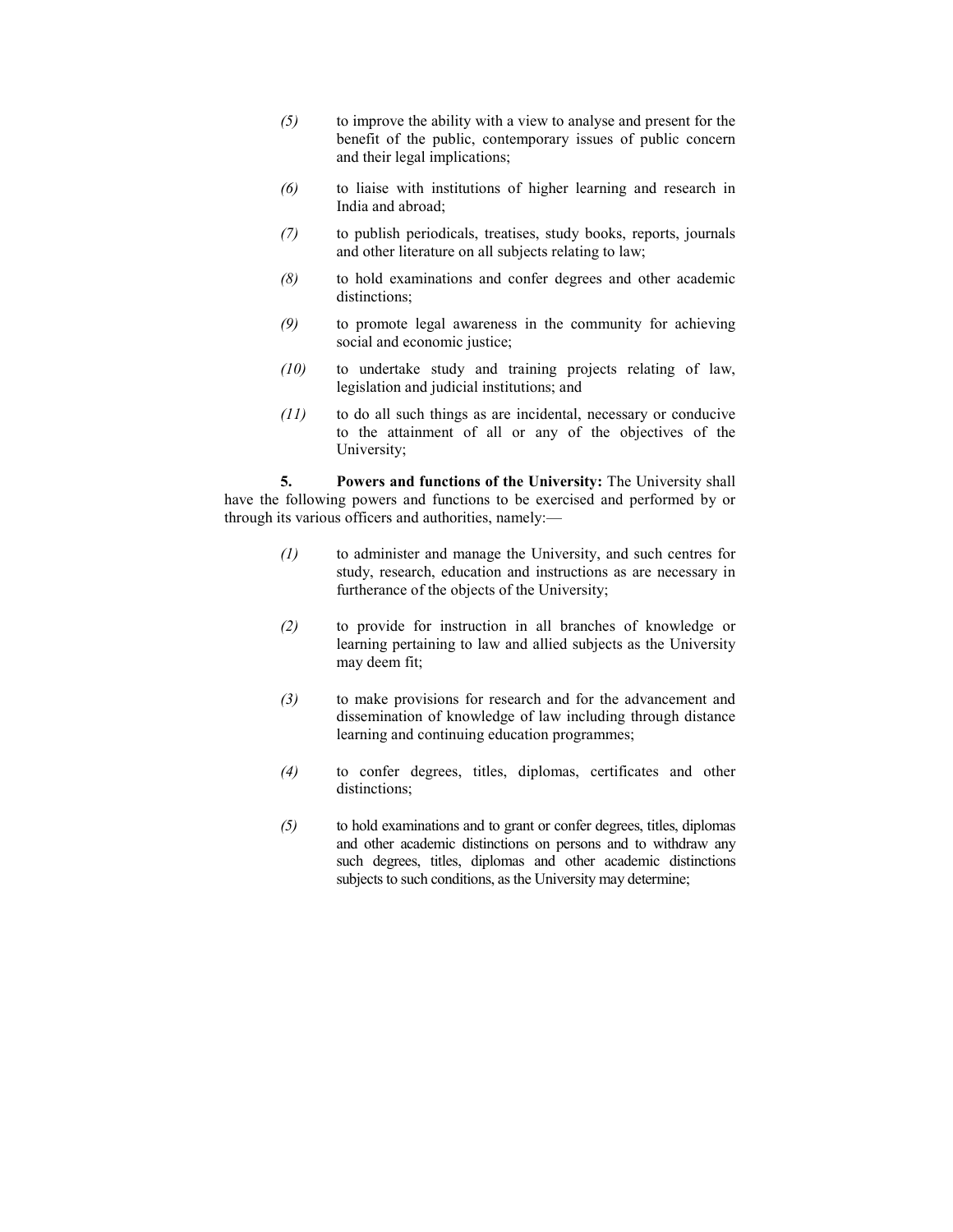- *(6)* to fix, demand and receive fees and other charges as may be prescribed;
- *(7)* to institute and maintain halls and hostels and to recognize places of residence for the students of the University and to withdraw such recognition;
- *(8)* to establish special centres, specialized study centres or other units for research and instructions as are in the opinion of the University necessary in furtherance of its objects;
- *(9)* to regulate the discipline of the students and staff of the University and to make arrangements for promoting their health and general welfare;
- *(10)* to make arrangements in respect of residence, discipline and teaching of women students;
- *(11)* to create academic, technical, administrative, ministerial and other posts and to make appointments thereto;
- *(12)* to regulate and enforce discipline among the employees of the University and to take such disciplinary measures, as may be deemed necessary;
- *(13)* to institute Professorships, Associate Professorships, Assistant Professorships, Readerships, Lecturerships and any other teaching, academic or research posts, required by the University;
- *(14)* to appoint persons as Professors, Associate Professors, Assistant Professors, Readers, Lecturers, Teachers, Researchers and other employees of the University;
- *(15)* to institute and award Fellowships, Scholarships, Prizes and Medals;
- *(16)* to provide for printing, reproduction and publication of research and other works and to organize exhibitions;
- *(17)* to sponsor and undertake research in all aspects of law, justice and social development;
- *(18)* to co-operate with any other organizations in the matter of education, training and research in law, justice, social development and allied subjects for such purposes, as may be agreed upon, on such terms and conditions, as the University may from time to time, determine;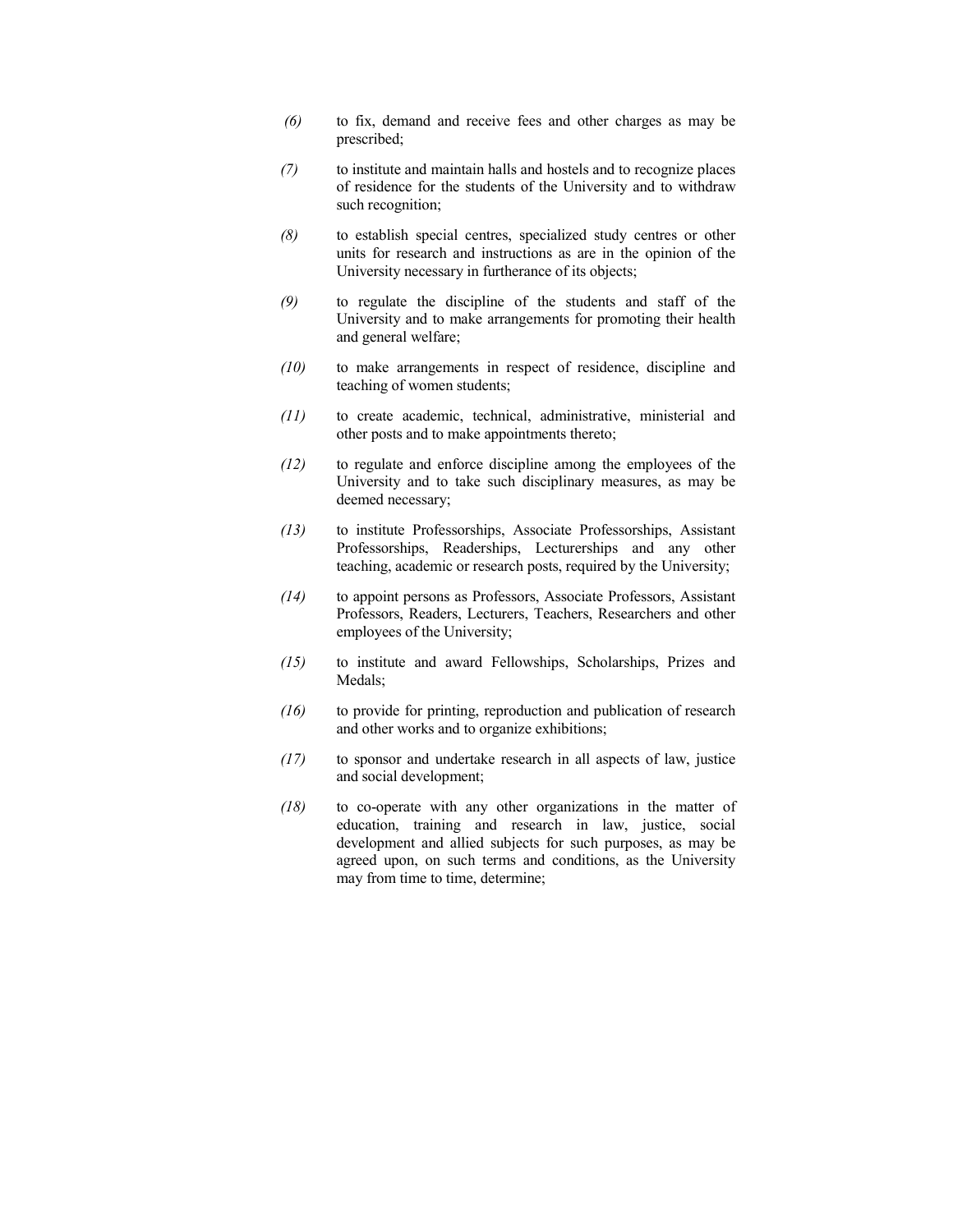- *(19)* to co-operate with institutions of higher learning in any part of the world having objects wholly or otherwise similar to those of the University by exchange of teachers and scholars and generally in such manner, as may be conducive to the common objects of the University;
- *(20)* to regulate the expenditure and to manage the accounts of the University;
- *(21)* to establish and maintain within the premises of the University or elsewhere such Schools, Colleges and Study Halls, as the University may consider necessary and adequately furnish the same;
- *(22)* to establish and maintain such libraries and reading rooms, as may appear convenient or necessary for the University;
- *(23)* to receive grants, subventions, subscriptions, donations and gifts to achieve the objects of the University;
- *(24)* to purchase, take on lease, or accept as gifts, or otherwise any land or building or works, which may be necessary or convenient for the purpose of the University on such terms and conditions, as it may deem necessary and proper and to construct or alter and maintain any such land and building or works;
- *(25)* to sell, exchange, lease or otherwise dispose of all or any portion of the properties of the University, movable or immovable, on such terms and conditions, as it may deem necessary and proper without prejudice to the interests and objects of the University;
- *(26)* to draw and accept, to make and endorse, to discount and negotiate Government of India and other promissory notes, bills of exchange, cheques or other negotiable instruments;
- *(27)* to execute conveyances, transfers, reconveyances, mortgages, leases, licences and agreements in respect of property, movable or immovable including the State Government securities belonging to the University or to be acquired for the University;
- *(28)* to appoint in order to execute an instrument or transact a business of the University, any person as it may deem fit;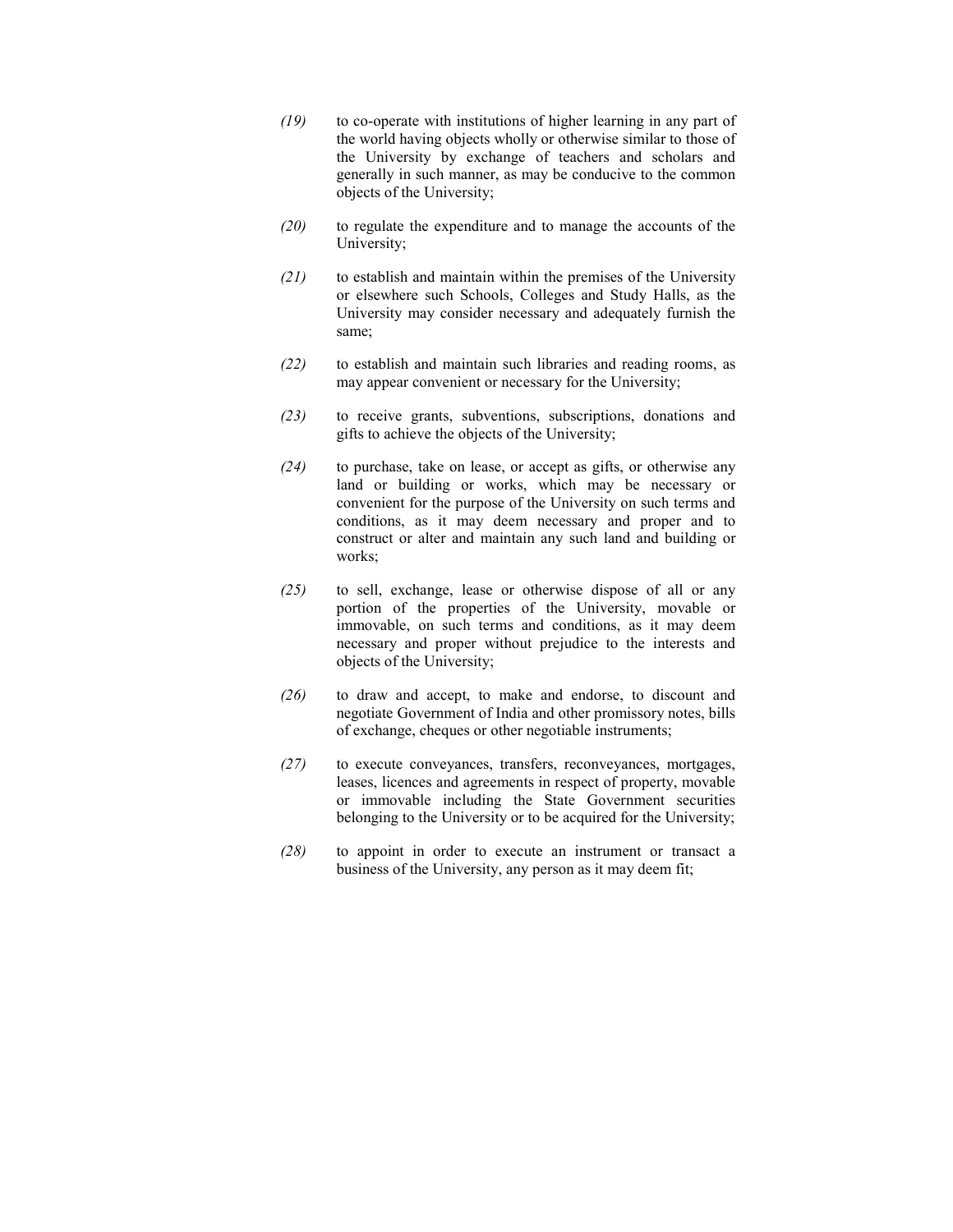- *(29)* to give up and cease from carrying on any classes or departments of the University;
- *(30)* to enter into any agreement with the Central Government, State Government, the University Grants Commission or any other Authority for receiving grants;
- *(31)* to accept grants of money, securities or property of any kind or description on such terms and conditions, as may be deemed expedient;
- *(32)* to raise and borrow money on bonds, mortgages, promissory notes or other obligations or securities founded or based upon all or any of the properties and assets of the University or without any securities and upon such terms and conditions, as it may think fit, and to pay out of the funds of the University, all expenses incidental to the raising of money, and to repay and redeem any money borrowed or debt made;
- *(33)* to invest the funds of the university or moneys entrusted to the University in or upon such securities or deposits and in such manner, as it may deem fit and from time to time, transpose any investments;
- *(34)* to make such statutes, regulations and other instruments, as may from time to time, be considered necessary for regulating the affairs and the management of the University and its properties and to alter, modify and to rescind them;
- *(35)* to constitute for the benefit of the academic, technical, administrative and other staff, in such manner and subject to such conditions as may be prescribed, pension, insurance, provident fund and gratuity and other schemes, as it may deem fit and to make such grants as it may think proper for the benefit of the staff of the University and to aid in the establishment and support of associations, institutions, funds and trusts for the benefit of the staff and the students of the University ;
- *(36)* to confer honorary degrees and other distinctions in the manner laid down in the regulations;
- *(37)* to delegate all or any of its powers to the Vice-Chancellor or any Committee or to any one or more members of its body or its officers; and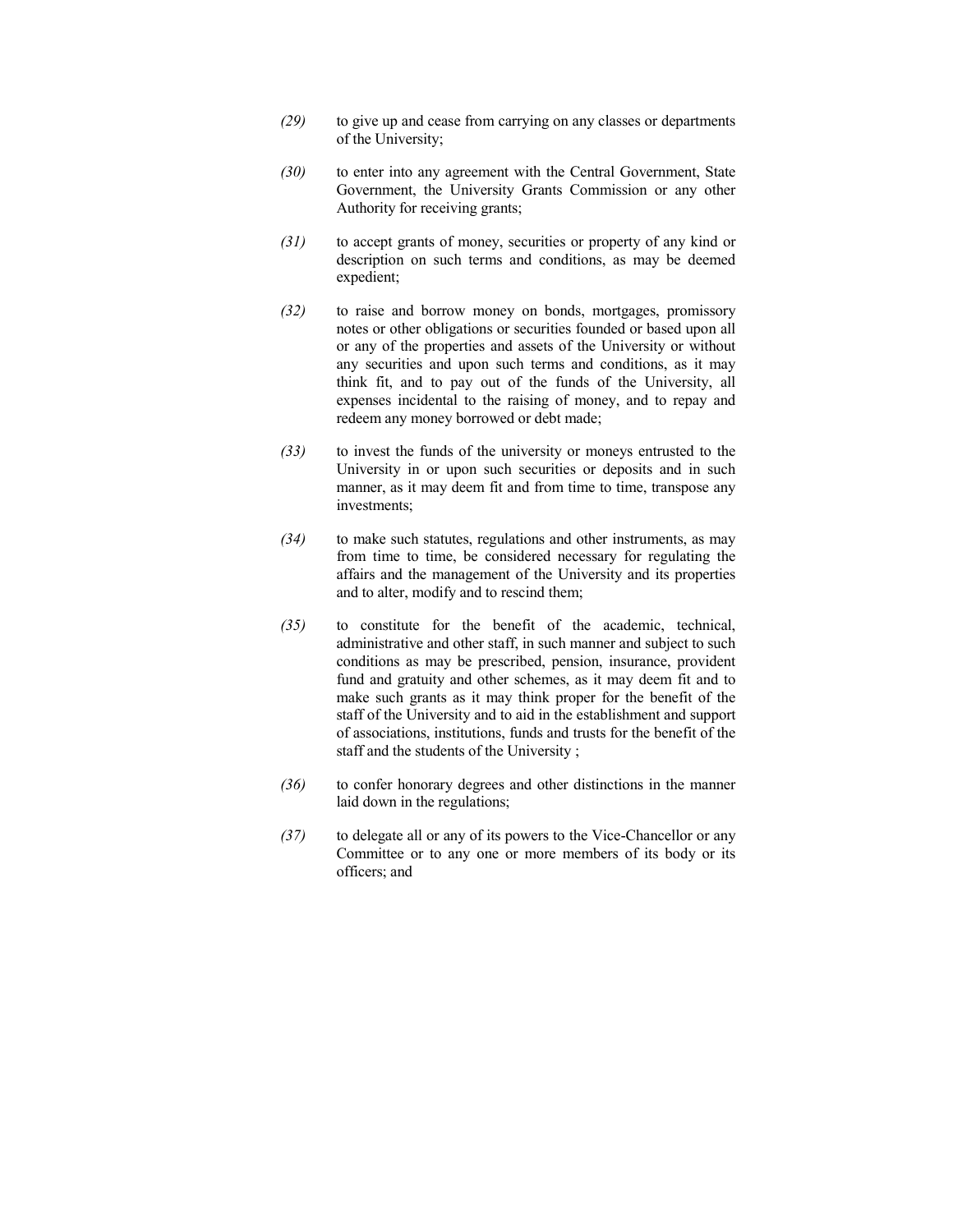*(38)* to do all such other acts and things, as the University may consider necessary, conducive or incidental to the attainment or enlargement of the aforesaid objects or any of them.

**6. Teaching in the University:** *(1)* All teaching in connection with the degrees, diplomas and certificates of the University, shall be conducted in accordance with the regulations made under this Act.

> *(2)* The courses and curricula and the authorities responsible for organizing the teaching of such courses and curricula shall be such, as may be prescribed.

**7. Visitor:** *(1)* The Chief Justice of India or his nominee, who shall be a senior judge of the Supreme Court; shall be the Visitor of the University.

> *(2)* The Visitor when present, shall preside over the convocations of the University and the meetings of the General Council.

**8. The Chancellor:** *(1)* The Chief Justice of the High Court of Punjab and Haryana will be the Chancellor of the University and in his absence, the acting Chief Justice of the High Court of Punjab and Haryana shall discharge the functions of the Chancellor.

- *(2)* The Chancellor, in the absence of the Visitor, shall preside over the convocations of the University and meetings of the General Council.
- *(3)* The Chancellor may cause an inspection, to be made by such person or persons as he may direct, of the University, its buildings, libraries and equipments and of any institution maintained by the University, and also of the examinations, teaching and other work conducted or done by the University and cause an inquiry to be made in the like manner in respect of any matter connected with the administration and finances of the University.
- *(4)* The Chancellor may offer such advice to the University, as he may deem appropriate with reference to the result of such inspection or inquiry.
- *(5)* The University shall communicate to the Chancellor, the action taken or proposed to be taken on such advice.
- *(6)* In case of differences among the authorities or officers of the University on any matter, which cannot be otherwise resolved, the decision of the Chancellor shall be final.
- *(7)* The Chancellor may invite a person or persons of eminence in law and legal education to advise the University in relation to the affairs of the University as and when he deems it necessary.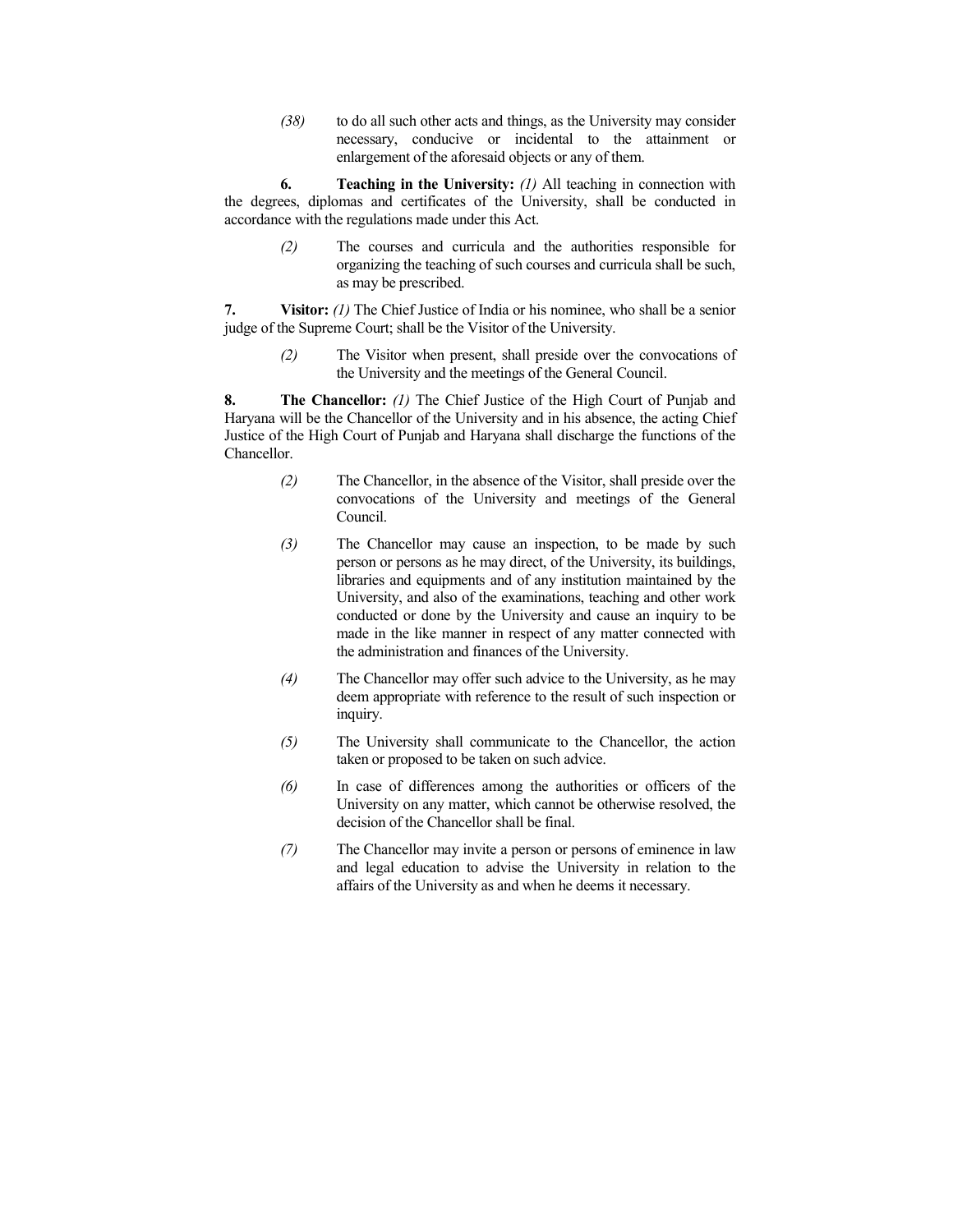**9. Authorities of the University:** The following shall be the Authorities of the University, namely: **—**

- *(i)* the General Council;
- *(ii)* the Executive Council;
- *(iii)* the Academic Council;
- *(iv)* the Academic Planning Board;
- *(v)* the Finance Committee; and
- *(vi)* such other authorities, as may be declared by the statutes from time to time.

**10. General Council and its terms of office:** *(1)* The General Council shall be the supreme authority of the University and it shall consist of the following persons, namely:

| $\left(a\right)$  | The Chancellor;                                                                                                                          |                | Chairman |
|-------------------|------------------------------------------------------------------------------------------------------------------------------------------|----------------|----------|
| (b)               | The Vice-Chancellor;                                                                                                                     |                | Member   |
| (c)               | The Attorney General of India;                                                                                                           |                | Member   |
| (d)               | The Chairman, Bar Council of India or his<br>nominee from amongst the members of the Bar<br>Council of India;                            | $\mathbb{R}^2$ | Member   |
| (e)               | The Chief Secretary, Government of Punjab;                                                                                               |                | Member   |
| O)                | The Secretary to Government of Punjab,<br>Department of Finance;                                                                         | $\ddotsc$      | Member   |
| $\left( g\right)$ | The Secretary to Government of Punjab,<br>Department of Higher Education;                                                                |                | Member   |
| (h)               | The Legal Remembrancer and Secretary to<br>Government of Punjab, Department of Legal and<br>Legislative Affairs;                         |                | Member   |
| (i)               | The Advocate General, Punjab;                                                                                                            |                | Member   |
| $\left( j\right)$ | The Chairman, Bar Council of Punjab and<br>Haryana;                                                                                      |                | Member   |
| (k)               | Two persons from amongst the sitting or retired<br>judges of the High Court of Punjab and Haryana,<br>to be nominated by the Chancellor; |                | Member   |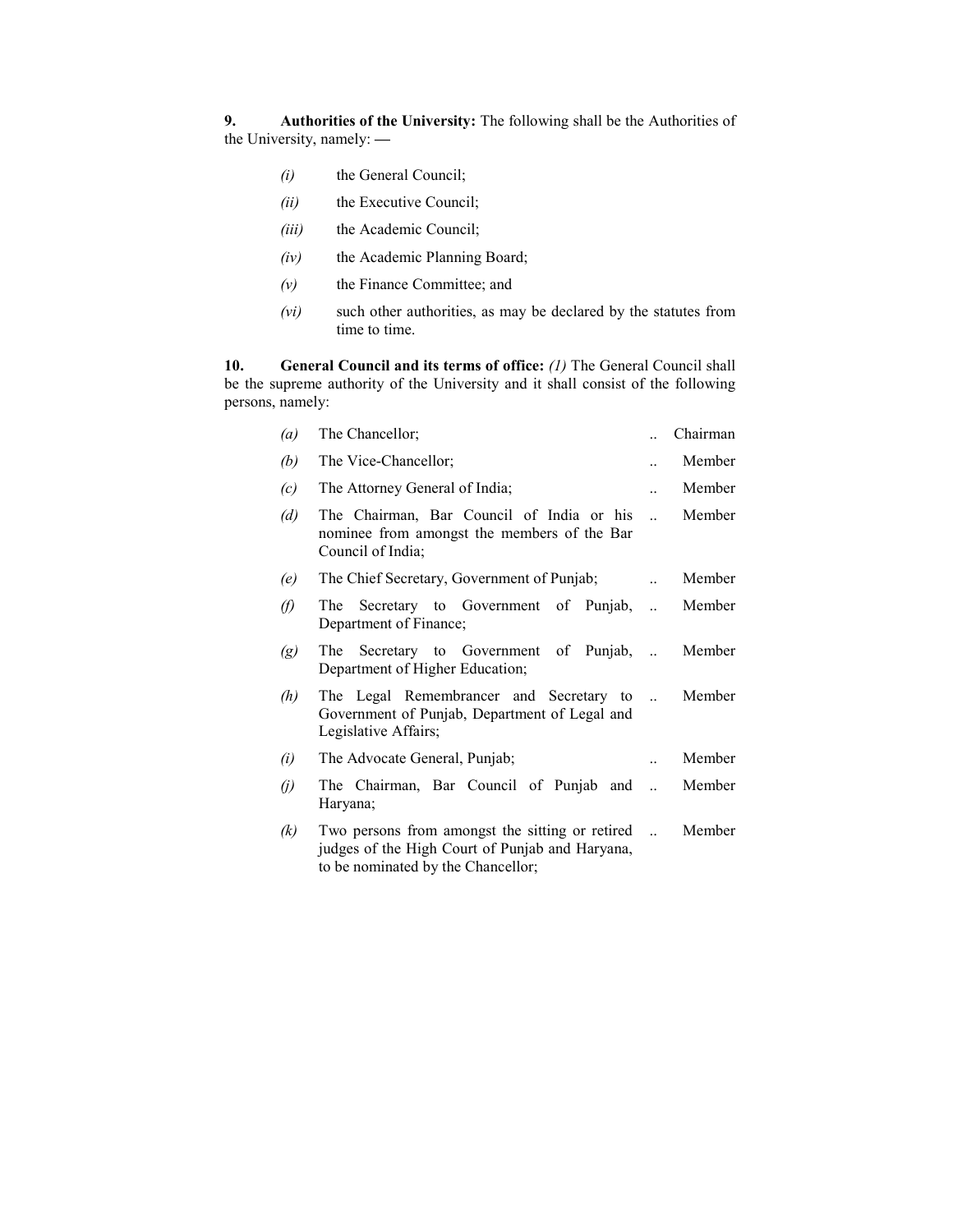| (1) | Two pre-eminent persons in the disciplines of<br>Social Sciences and Humanities, to be nominated<br>by the Chancellor: | Member |
|-----|------------------------------------------------------------------------------------------------------------------------|--------|
| (m) | two pre-eminent persons in legal or educational<br>field, to be nominated by the Chancellor; and                       | Member |
| (n) | all Professors of the University                                                                                       | Member |

*(2)* A person, who has become a member of the General Council by reason of office or appointment he holds, his membership shall be terminated, when he ceases to hold that office or appointment.

 *(3)* The term of office of the nominated members of the General Council shall be three years.

 *(4)* A member of the General Council shall cease to be a member, if he resigns or becomes of unsound mind, or becomes insolvent or is convicted of a criminal offence involving moral turpitude. A member, other than the Vice-Chancellor or Professor, shall also cease to be member, if he accepts a full time appointment in the University or if he not being an *ex officio* member, fails to attend three consecutive meetings of the General Council without obtaining the leave of the Chancellor.

 *(5)* A member of the General Council other than an *ex officio*  member, may resign his office by a letter addressed to the Chancellor and such resignation shall take effect as soon as it has been accepted by him.

 *(6)* Any vacancy of the nominated member in the General Council shall be filled by nomination by the nominating authority and on expiry of the period of the vacancy, such nomination shall cease to be effective.

**11. Powers and functions of the General Council :** The General Council shall be the plenary authority of the University and shall formulate and review from time to time the board policies and programmes of the University and devise measures for the improvement and development of the University and shall also have the following powers and functions, namely:—

> *(i)* to consider and pass the annual report, financial statement and the budget estimates prepared by the Executive Council and to adopt them with or without modification; and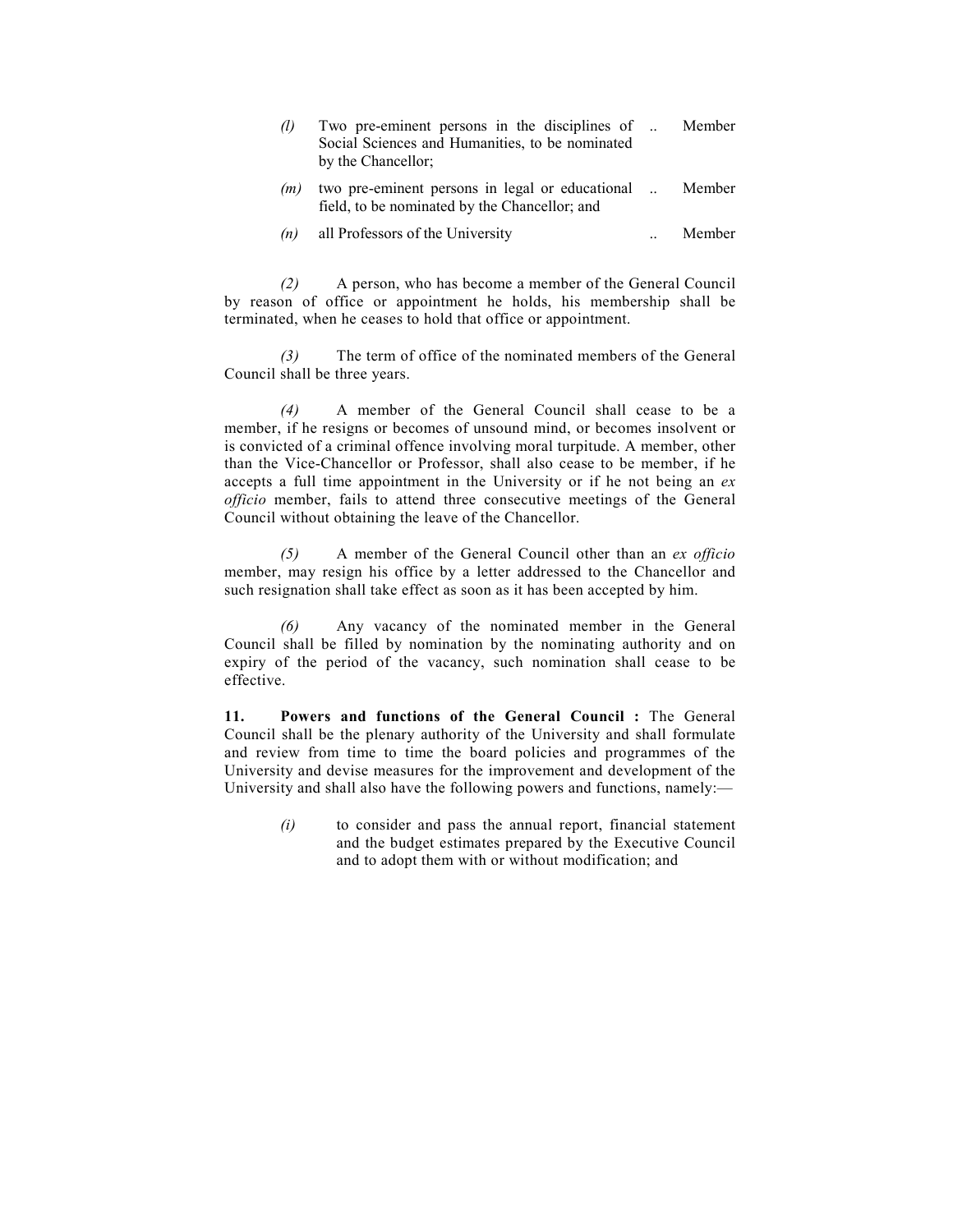*(ii)* to make statutes concerning the administration of the affairs of the University including prescribing the procedures, to be followed by the authorities and the officers of the University in the discharge of their functions.

**12. Meetings of the General Council:** *(1)* The meeting of the General Council shall be called at least once in a year. An annual meeting of the General Council shall be held on such date, as be fixed by the Executive Council, unless some other date has been fixed by the General Council in respect of any year.

- *(2)* A report of the working of the University during the previous year, together with a statement of receipts and expenditure, the balance sheet as audited, and the financial estimates shall be presented by the Vice-Chancellor to the General Council at its annual meetings.
- *(3)* The meeting of the General Council shall be called by the Chancellor or by the Vice-Chancellor either on his own or at the request of not less than ten members of the General Council.
- *(4)* For every meeting of the General Council, fifteen days notice shall be given to every member before the date of the meeting.
- *(5)* One half of the members, existing on the rolls of the General Council, shall form the quorum.
- *(6)* Each member shall have one vote and, if there is equality of votes on any question to be determined by the General Council, the person presiding over the meeting shall, in addition, have a right of casting vote.
- *(7)* In case of difference of opinion among the members, the opinion of majority of members shall prevail.
- *(8)* If an urgent action, to be taken by the General Council becomes necessary, the Vice-Chancellor, may permit the business, to be transacted by circulation of papers to the members of the General Council. The action so proposed to be taken, shall not be taken, unless agreed to by a majority of members of the General Council. The action so taken, shall be intimated forthwith to all the members of the General Council. In case, the authority concerned fails to take decision, the matter shall be referred to the Chancellor, whose decision shall be final.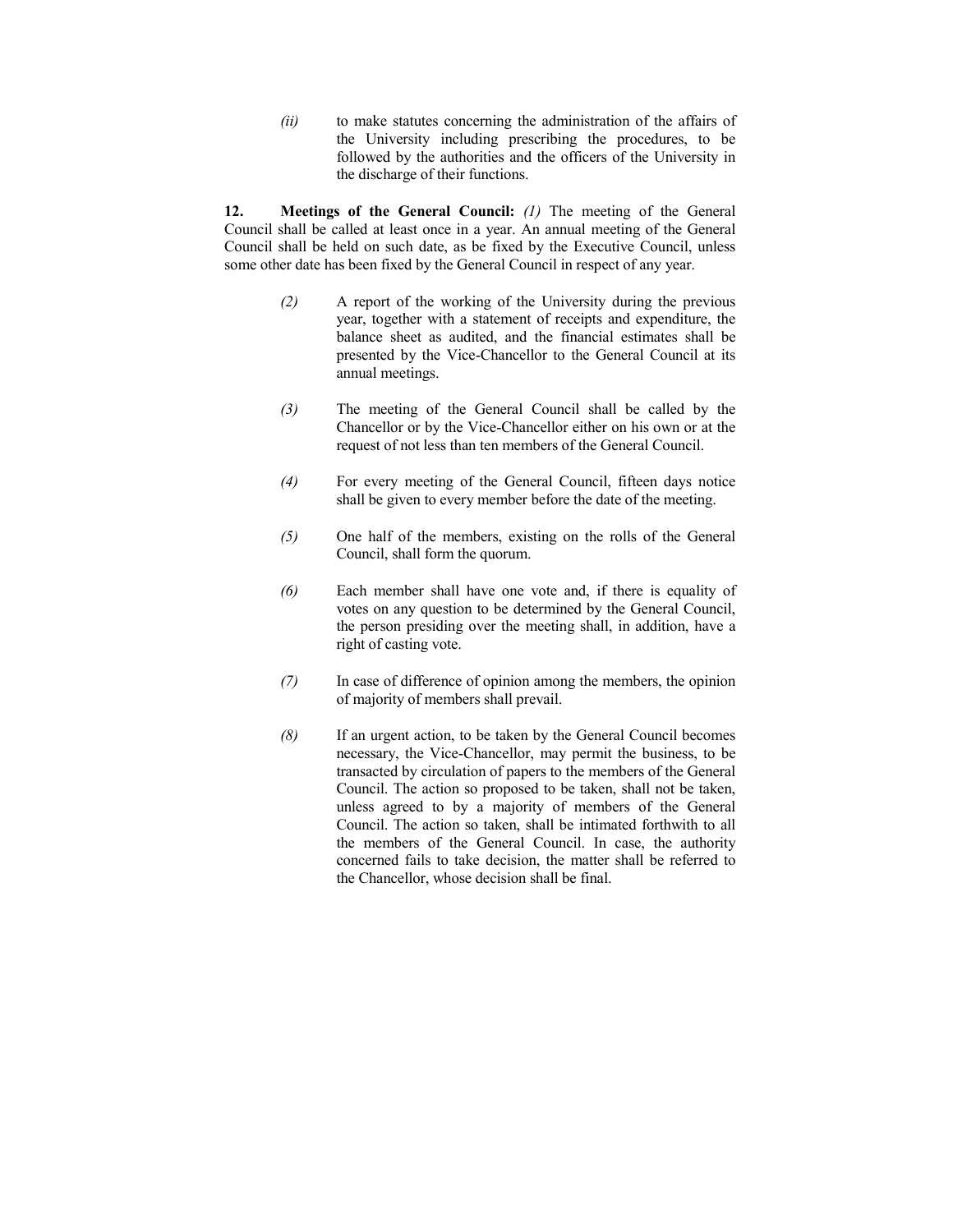**13.** The Executive Council. *(1)* The Executive Council shall consist of the following persons, namely:—

| (a) | the Vice-Chancellor;                                                                                                                                                                                                                            |                | Chairman |
|-----|-------------------------------------------------------------------------------------------------------------------------------------------------------------------------------------------------------------------------------------------------|----------------|----------|
| (b) | the Chairman of the Bar Council of India<br>or his nominee from amongst its members;                                                                                                                                                            | $\mathbb{R}^2$ | Member   |
| (c) | the Chairman of State Bar Council;                                                                                                                                                                                                              |                | Member   |
| (d) | the Secretary to Government of Punjab,<br>Department of Finance;                                                                                                                                                                                |                | Member   |
| (e) | the Secretary to Government of Punjab,  Member<br>Department of Higher Education;                                                                                                                                                               |                |          |
| (f) | the Legal Remembrancer and Secretary to<br>Government of Punjab, Department of<br>Legal and Legislative Affairs;                                                                                                                                |                | Member   |
| (g) | the Advocate General, Punjab;                                                                                                                                                                                                                   |                | Member   |
| (h) | two Professors of Law outside the<br>University, to be nominated by the Vice-<br>Chancellor; and                                                                                                                                                |                | Member   |
| (i) | three teachers of the University, to be<br>nominated by the Vice-Chancellor of<br>whom, two shall be from amongst the<br>Professors and one from amongst the<br>Associate Professors of the University by<br>rotation for a period of one year. | $\mathbf{r}$   | Member   |

*(2)* A person, who has become a member of the Executive Council by reason of the office or appointment, he holds, his membership shall be terminated, when he ceases to hold that office or appointment.

 *(3)* The term of office of the nominated members of the Executive Council shall be three years.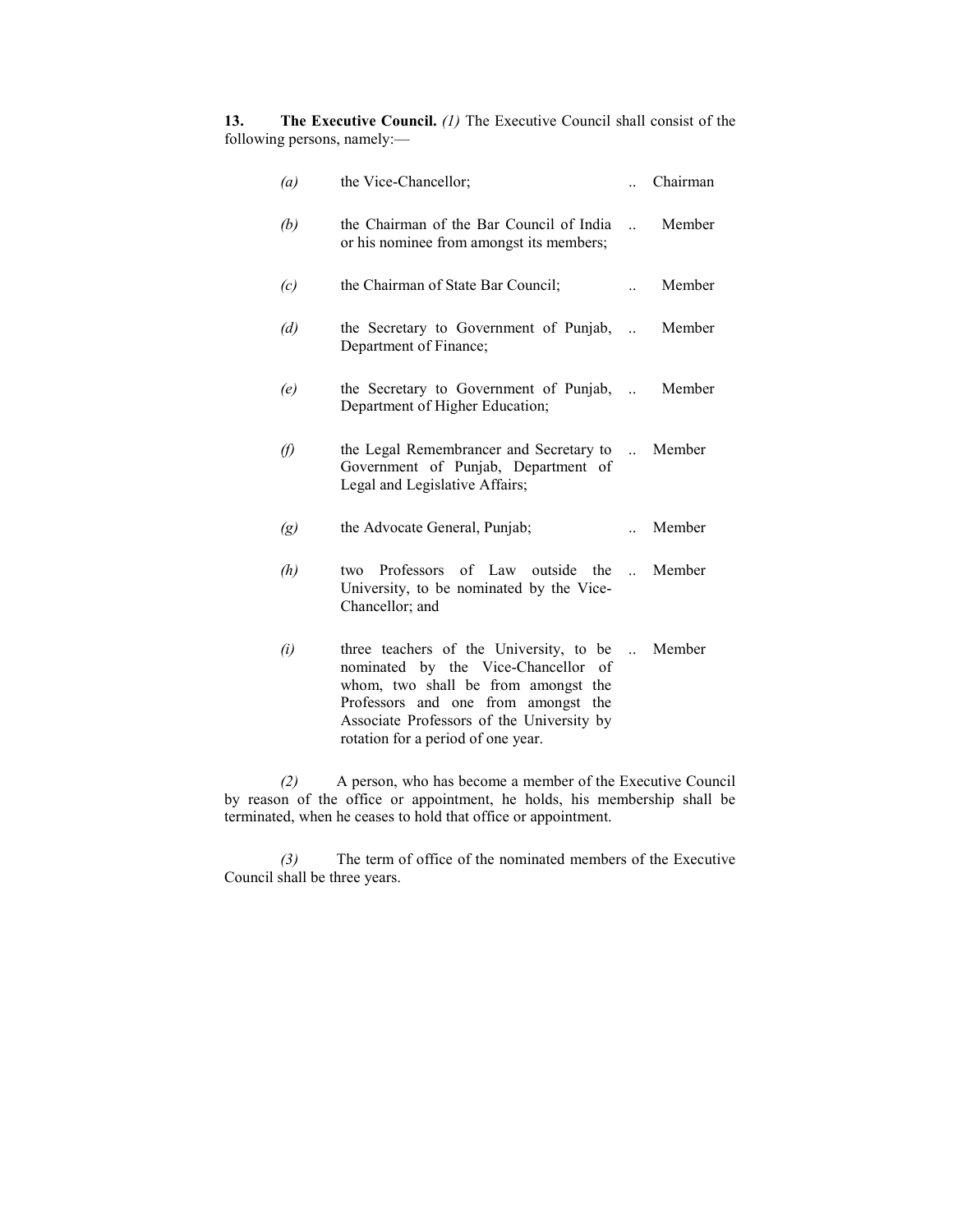*(4)* A member of the Executive Council shall cease to be member, if he resigns or becomes of unsound mind or becomes insolvent or is convicted of a criminal offence involving moral turpitude. A member other than the Vice-Chancellor or teachers, shall also cease to be a member, if he accepts a full time appointment in the University or if he being a teacher fails to attend three consecutive meetings of the Executive Council without the leave of the Vice-Chancellor.

 *(5)* A member of the Executive Council other than an *ex-officio* member, may resign his office by a letter, addressed to the Vice-Chancellor and such resignation shall take effect as soon as it has been accepted by him.

 (6) Any vacancy of the nominated member in the Executive Council shall be filled by nomination by the respective nominating authority and on expiry of the period of vacancy, such nomination shall cease to be effective.

**14. Powers and functions of the Executive Council : (1) The Executive** Council shall be the Chief Executive Authority of the University, and as such, it shall have all powers, necessary to administer the University, subject to the provisions of this Act and the statutes made there under. The Executive Council may make regulations for that purpose and also with respect to matters mentioned in sub-section *(2)*.

*(2)* The Executive Council shall have the following powers and functions, namely:—

- *(i)* to recommend the names of three persons to the Chancellor for appointment as Registrar on the recommendations of the Selection Committee constituted for that purpose by it which is headed by the Vice-Chancellor;
- *(ii)* to prepare and present to the General Council at its annual meetings, a report on the working of the University, a statement of accounts and budget proposals for the ensuing academic year;
- *(iii)* to manage and regulate the finances, accounts, investments, properties, business and all other administrative affairs of the University and for that purpose, constitute committees and delegate the powers to such committees or such officers of the University as it may deem fit;
- *(iv)* to invest any money belonging to the University, including any unapplied income, in such stock, funds, shares or securities, as it may think fit, from time to time;
- *(v)* to transfer or accept transfers of any movable or immovable property on behalf of the University;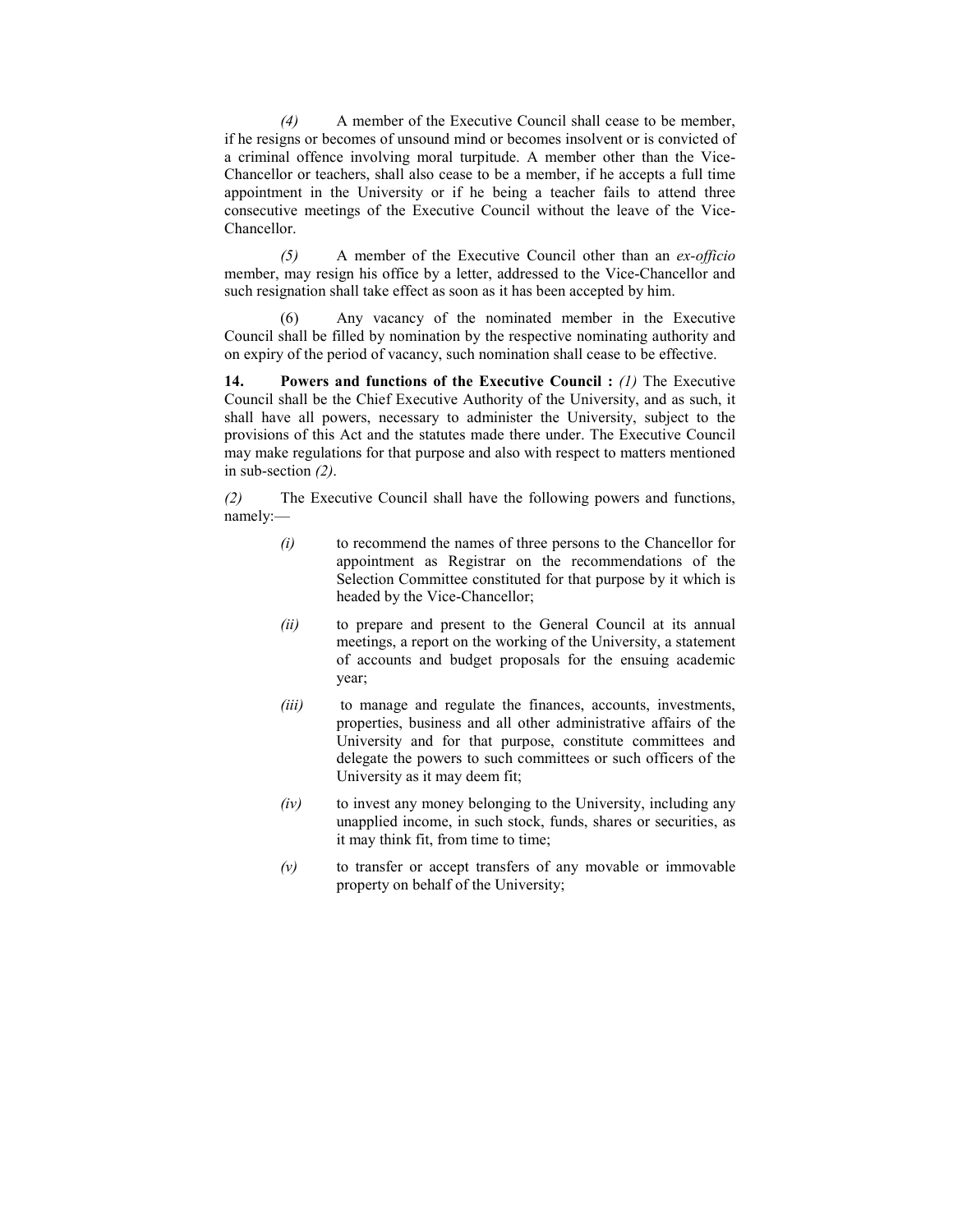- *(vi)* to enter into, vary, carryout and cancel contracts on behalf of the University and for that purpose to appoint such officers, as it may think fit;
- *(vii)* to provide the buildings, premises, furniture and\ apparatus and other means needed for carrying on the work of the University;
- *(viii)* to entertain, adjudicate upon, and if it thinks fit, to redress any grievances of the officers, the teachers, the students and the employees of the University;
- *(ix)* to create teaching, administrative, ministerial and other necessary posts, to determine the number and emoluments of such posts, to specify the minimum qualifications for appointment to such posts on such terms and conditions of service, as may be prescribed ;
- $(x)$  to appoint examiners and moderators, and if necessary to remove them and to fix their fees, emoluments and travelling and other allowances, after consulting the Academic Council;
- *(xi)* to select a common seal for the University; and
- *(xii)* to exercise such other powers and to perform such other duties, as may be considered necessary or imposed on it by or under this Act.

**15.** Meetings of the Executive Council : (1) The meeting of the Executive Council shall be called atleast once in four months. For every meeting of the Executive Council, fifteen days' notice shall be given to every member before the date of meeting.

 *(2)* The meeting of the Executive Council shall be called by the Registrar under the instructions of the Vice-Chancellor or at the request of not less than five members of the Executive Council.

 *(3)* One half of the members of the Executive Council shall form the quorum.

 *(4)* In case of differences of opinion among the members, the opinion of the majority shall prevail.

 *(5)* Each member of the Executive Council shall have one vote and if there is equality of votes on any question, to be determined by the Executive Council, the Chairman of the Executive Council or as the case may be, the Member presiding over that meeting shall, in addition, have a right of casting vote.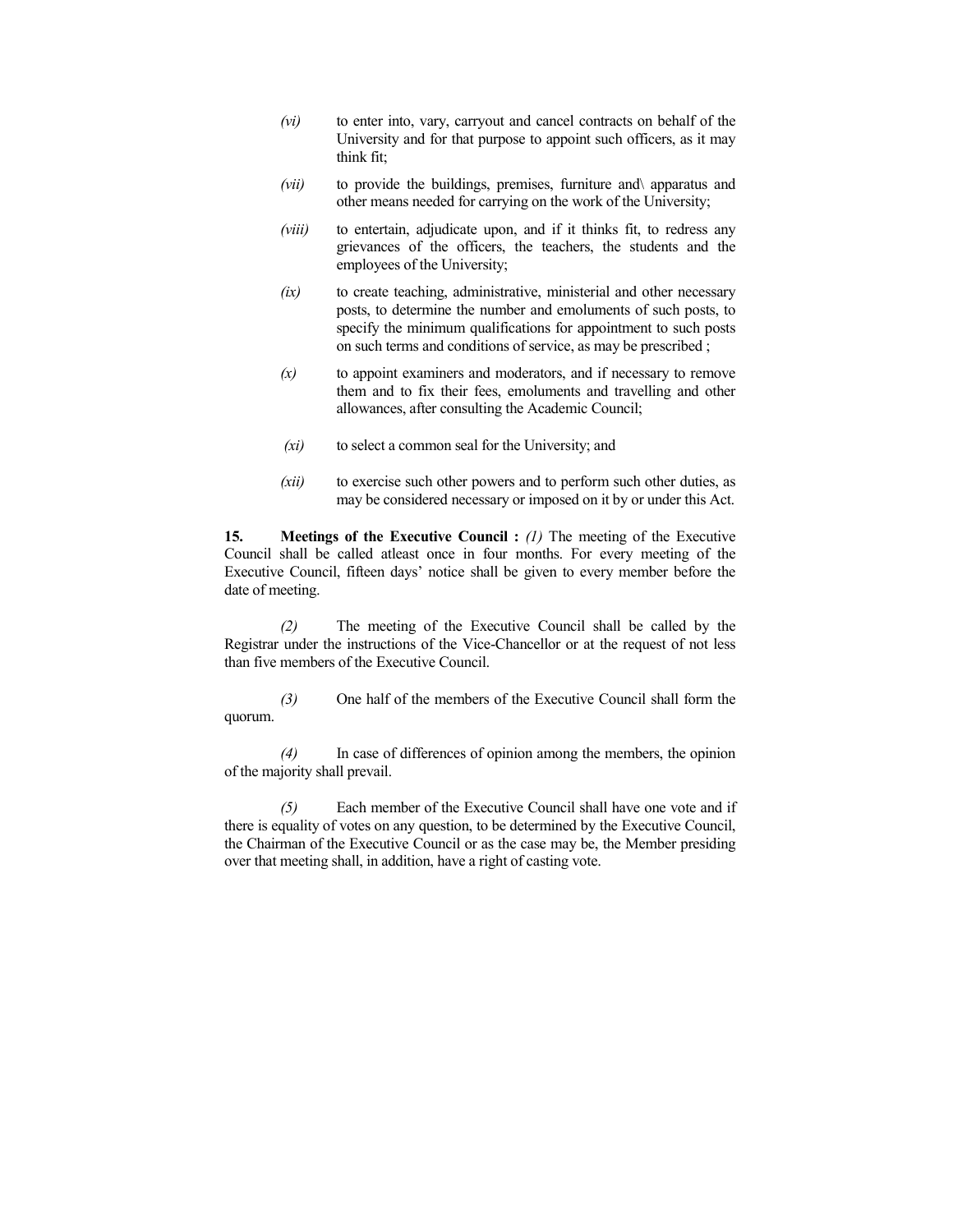*(6)* Every meeting of the Executive Council shall be presided over by the Vice-Chancellor and in his absence, by a member, chosen by the members present.

 *(7)* If an urgent action, to be taken by the Executive Council becomes necessary, the Vice-Chancellor, may permit the business, to be transacted by circulation of papers to the members of the Executive Council. The action so proposed to be taken, shall not be taken unless agreed to by a majority of members of the Executive Council. The action so taken, shall be forthwith intimated to all the members of the Executive Council. In case, the authority concerned fails to take decision, the matter shall be referred to the Chancellor, whose decision shall be final.

**16. The Academic Council :** *(1)* The Academic Council shall consists of the following persons, namely:—

| $\left(a\right)$ | the Vice-Chancellor;                                                                                                                                                                                                                                                 |        | Chairman |
|------------------|----------------------------------------------------------------------------------------------------------------------------------------------------------------------------------------------------------------------------------------------------------------------|--------|----------|
| (b)              | three<br>person from<br>the<br>amongst<br>educationists of repute or men of letters or<br>members of the legal profession, practicing<br>in the High Court and Supreme Court, who<br>are not in the service of the University, to<br>be nominated by the Chancellor; |        | Member   |
| (c)              | a nominee of the Bar Council of India;                                                                                                                                                                                                                               |        | Member   |
| (d)              | a nominee of the State Bar Council;                                                                                                                                                                                                                                  |        | Member   |
| (e)              | all Professors of the University;                                                                                                                                                                                                                                    |        | Member   |
| G)               | all the Heads of the Departments of the<br>University; and                                                                                                                                                                                                           |        | Member   |
| (g)              | Two members of the teaching staff, one<br>respectively representing<br>each<br>the<br>Associate and Assistant Professors of the<br>University, to be nominated by the Vice-<br>Chancellor for a period of one year on                                                | $\sim$ | Member   |

rotation.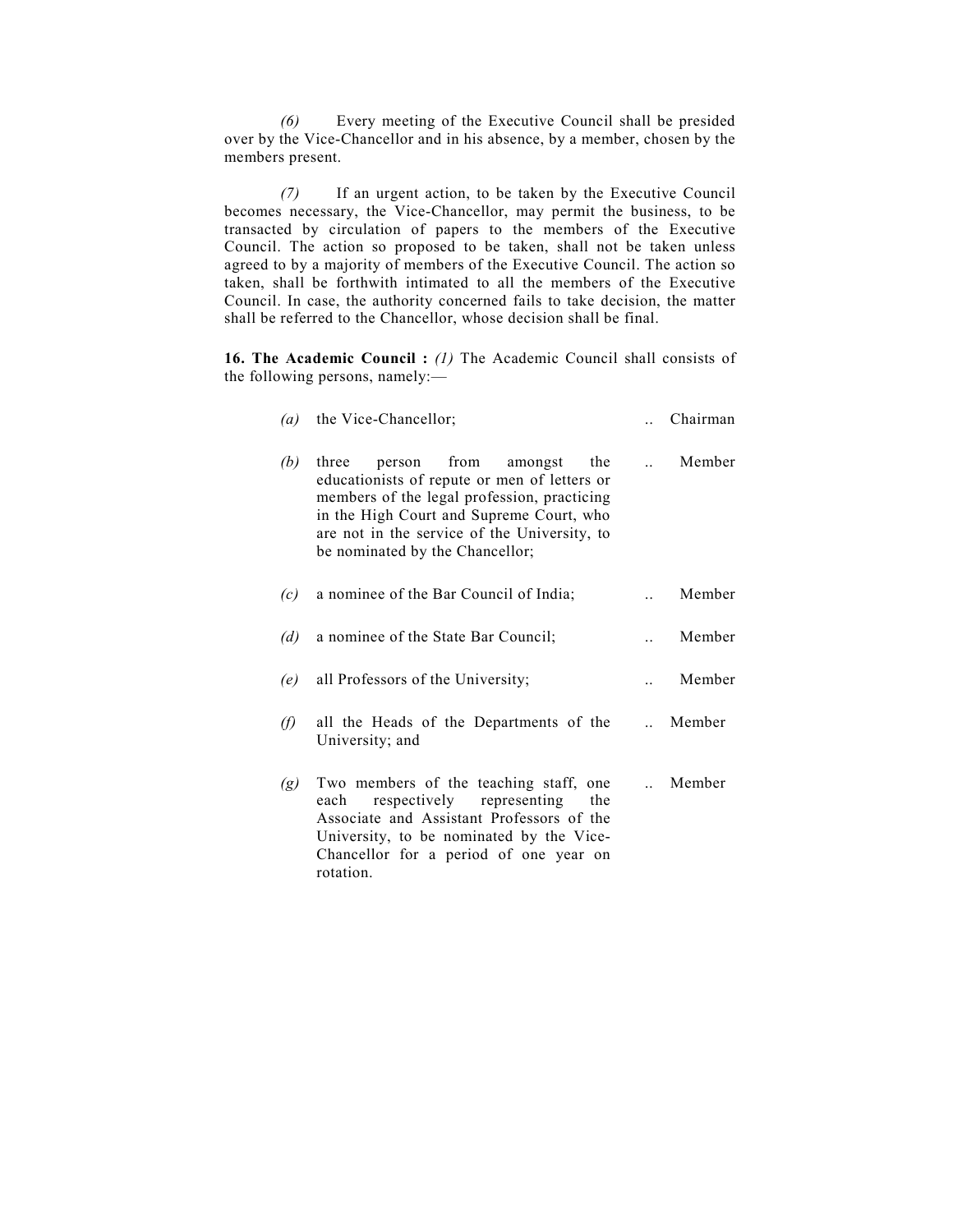*(2)* The term of the members other than *Ex-officio* members and those whose term is specified in clause *(g)* of sub-section *(1)*, shall be three years.

**17. Powers and functions of the Academic Council :** Subject to the provisions of this Act, the statutes and regulations, and overall supervision of the Executive Council, the Academic Council shall manage the academic affairs and matters of the University and in particular, shall have the following powers and functions, namely:—

- *(i)* to report on any matter referred or delegated to it by the General Council or the Executive Council ;
- *(ii)* to make recommendations to the Executive Council with regard to the creation, abolition or classification of teaching posts in the University and the emoluments payable and the duties attached thereto;
- *(iii)* to formulate, modify or revise schemes for the organization of the faculties, and to assign to such faculties their respective subjects, and also to report to the Executive Council as to the expediency of the abolition or sub-division of any faculty or the combination of one faculty with another;
- *(iv)* to recommend arrangements for the instruction and examination of persons, other than those, enrolled in the University;
- *(v)* to promote research within the University and to require from time to time, reports on such research;
- *(vi)* to consider proposals submitted by the faculties;
- *(vii)* to suggest policies for admissions to the University;
- *(viii)* to recommend recognized diplomas and degrees of other Universities and institutions and to determine their equivalence in relation to the certificates, diplomas and degrees of the University;
- *(ix)* to fix, subject to any conditions accepted by the General Council, the time, mode and conditions of competition for Fellowships, Scholarships and other prizes and to recommend award for the same;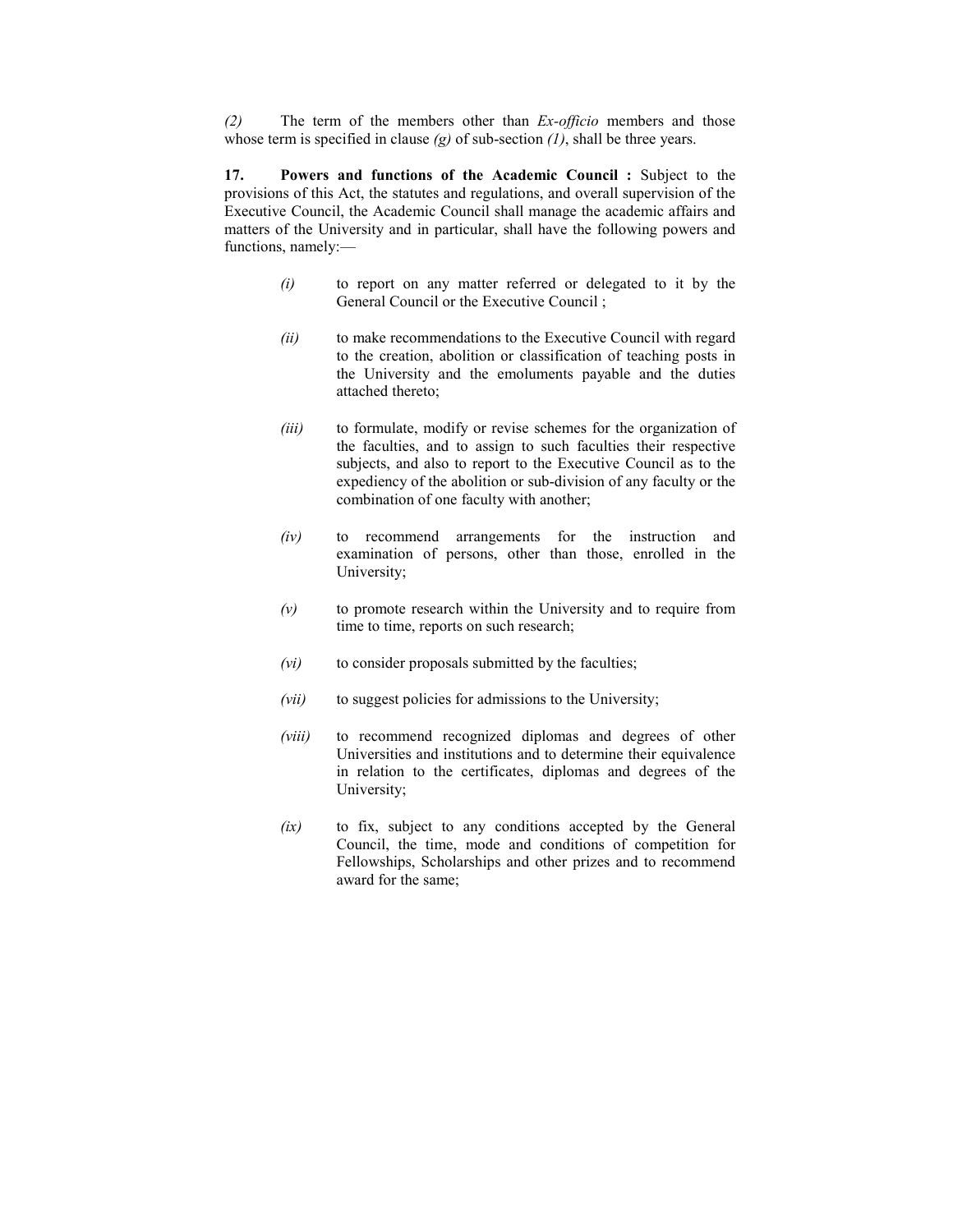- *(x)* to make recommendations to the Executive Council in regard to the appointment of examiners and if necessary, their removal and fixation of their fees, emoluments and travelling and other expenses;
- *(xi)* to recommend arrangements for the conduct of examinations and the dates for holding them;
- *(xii)* to declare or review the result of the various examinations or to appoint committees or officers to do so, and to make recommendations regarding the conferment or grant of degrees, honours, diplomas, licences, titles and marks of honour;
- *(xiii)* to recommend stipends, scholarships, medals and prizes and to make other awards in accordance with the regulations and such other conditions, as may be attached to the awards;
- *(xiv)* to approve or revise lists of prescribed or recommended text books and to publish the same and syllabus at the prescribed courses of study;
- *(xv)* to approve such forms and registers, from time to time, as are required by the regulations; and
- *(xvi)* to perform, in relation to academic matters, all such duties and to do all such acts as may be necessary for the proper carrying out of the provisions of this Act and the regulations made thereunder.

**18. Meetings of the Academic Council :** *(1)* The meetings of the Academic Council shall be called, as and when deemed necessary, but not less than two times during an academic year.

- *(2)* One half of the existing members of the Academic Council shall form the quorum for a meeting.
- *(3)* In case of difference of opinion among the members, the opinion of the majority of the members shall prevail.
- *(4)* Each member of the Academic Council, including the Chairman of the Academic Council, have right to one vote and if there be an equality of votes on any question to be determined by the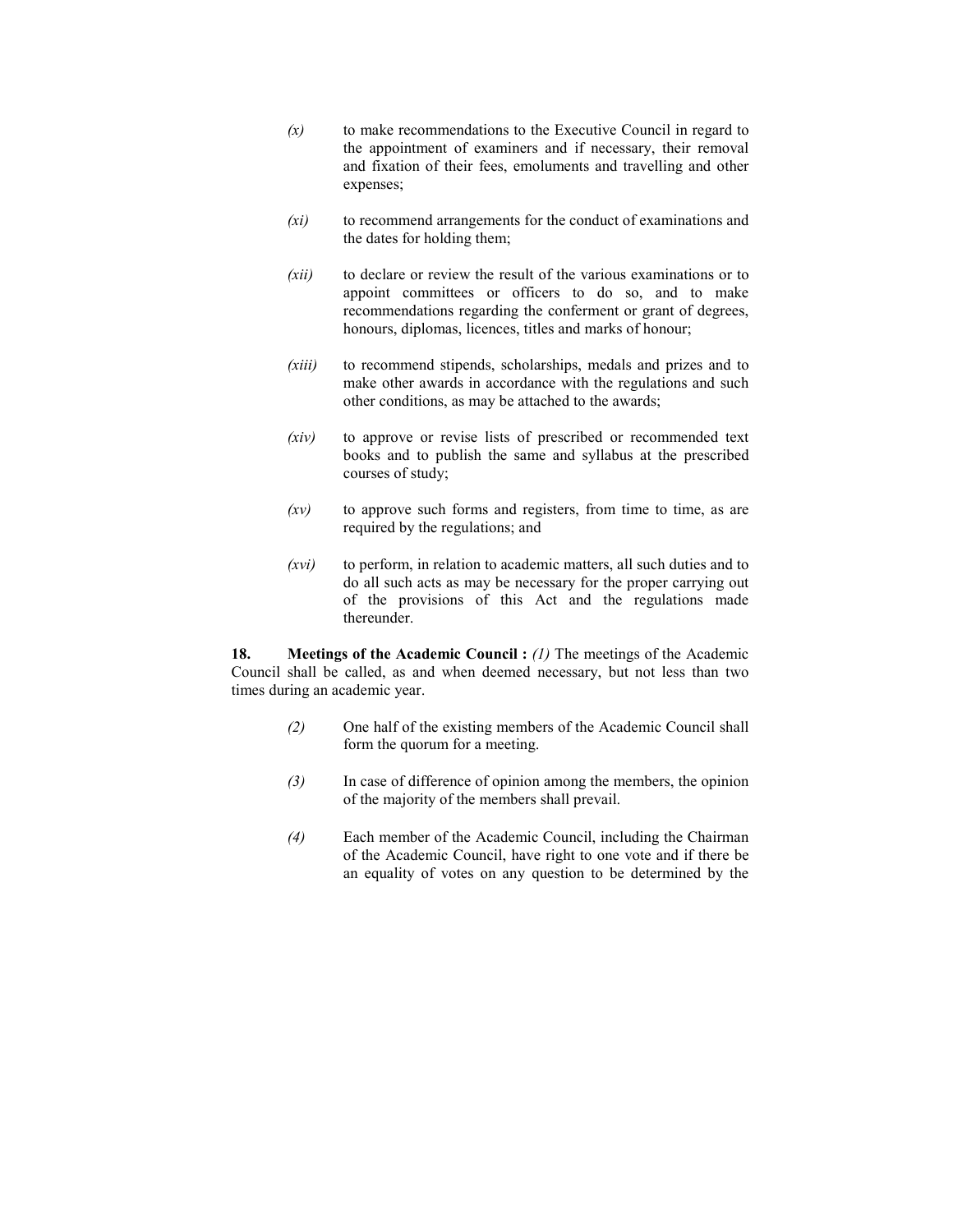Academic Council, the Chairman of the Academic Council, or as the case may be, the member presiding over the meetings, shall in addition, have a right of casting vote.

- *(5)* Every meeting of the Academic Council shall be presided over by the Vice-Chancellor and in his absence, by a member, chosen in the meeting to preside on the occasion.
- *(6)* If an urgent action, to be taken by the Academic Council, becomes necessary, the Chairman of the Academic Council, may permit the business to be transacted by circulation of papers to the members of the Academic Council. The action proposed to be taken, shall not be taken unless agreed to, by a majority of the members of the Academic Council. The action so taken, shall forthwith be intimated to all the members of the Academic Council. In case, the authority concerned fails to take decision, the matter shall be referred to the Chancellor, whose decision shall be final.

**19. The Academic Planning Board :** *(1)* The Academic Planning Board shall consist of the following persons, namely:—

| $\left(a\right)$ | the Vice-Chancellor:                                                          | Chairman |
|------------------|-------------------------------------------------------------------------------|----------|
| (b)              | two Directors of Law Universities, to be<br>nominated by the Vice-Chancellor; | Member   |
| (c)              | two eminent Professors of Law, to be<br>nominated by the Vice-Chancellor;     | Member   |
| (d)              | the Attorney General of India;                                                | Member   |
| (e)              | the Solicitor General of India; and                                           | Member   |
|                  | the Chairman, Bar Council of India                                            | Member   |

*(2)* The meeting of the Academic Planning Board shall be called once in a year to develop plans on the future programmes of the University and recommend the same for the consideration of the Academic Council and Executive Council. It shall also recommend long term plans on different activities of the University as and when found necessary.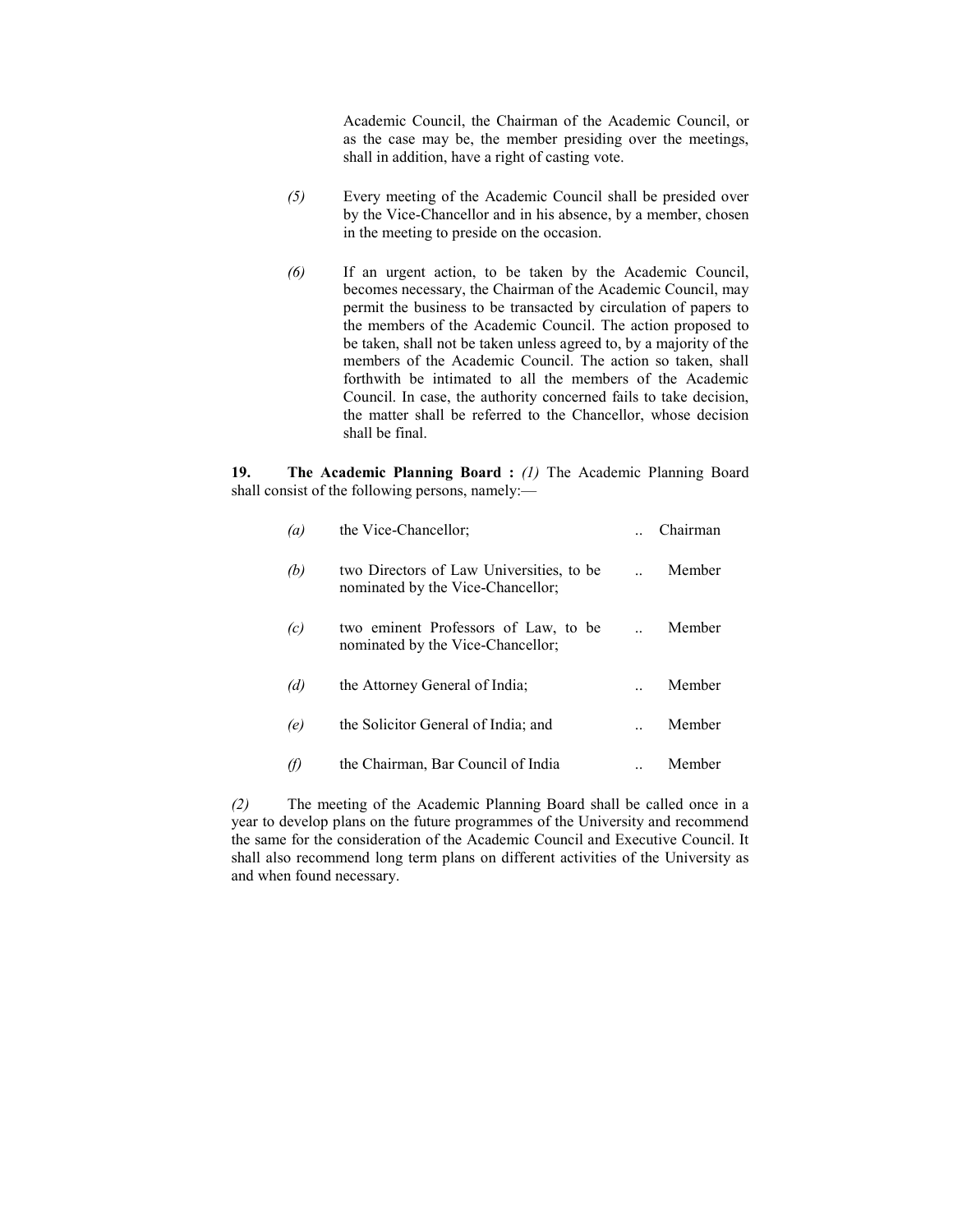**20.** The Finance Committee : *(1)* The Finance Committee constituted by the Executive Council, shall consist of the following persons, namely:—

| (a) | the Vice-Chancellor;                                                                                                              | Chairman |
|-----|-----------------------------------------------------------------------------------------------------------------------------------|----------|
| (b) | the Secretary to Government of Punjab,<br>Department of Finance; and                                                              | Member   |
| (c) | three other members, to be nominated by<br>the Executive Council from amongst its<br>members of whom one shall be a<br>Professor. | Member   |

 *(2)* The members of the Finance Committee, other than the Vice-Chancellor and Professor, shall hold office so long as they continue as members of the Executive Council.

 *(3)* The Finance Committee shall perform the following functions and duties, namely:—

- *(i)* to examine and scrutinize the annual budget of the University and to make recommendations on financial matters to the Executive Council;
- *(ii)* to consider all proposals for new expenditure and to make recommendations to the Executive Council;
- *(iii)* to consider the periodical statement of accounts and to review the finances of the University, from time to time; and to consider re-appropriation statements and audit reports and to make recommendations to the Executive Council; and
- *(iv)* to give its views and to make recommendations to the Executive Council on any financial question affecting the University either on its own initiative or on reference from the Executive Council or the Vice-Chancellor.

*(4)* The meeting of the Finance Committee shall be called atleast thrice in every year. Atleast three members of the Finance Committee shall form the quorum.

*(5)* The Vice-Chancellor shall preside over the meetings of the Finance Committee, and in his absence, a member, elected at the meeting, shall preside.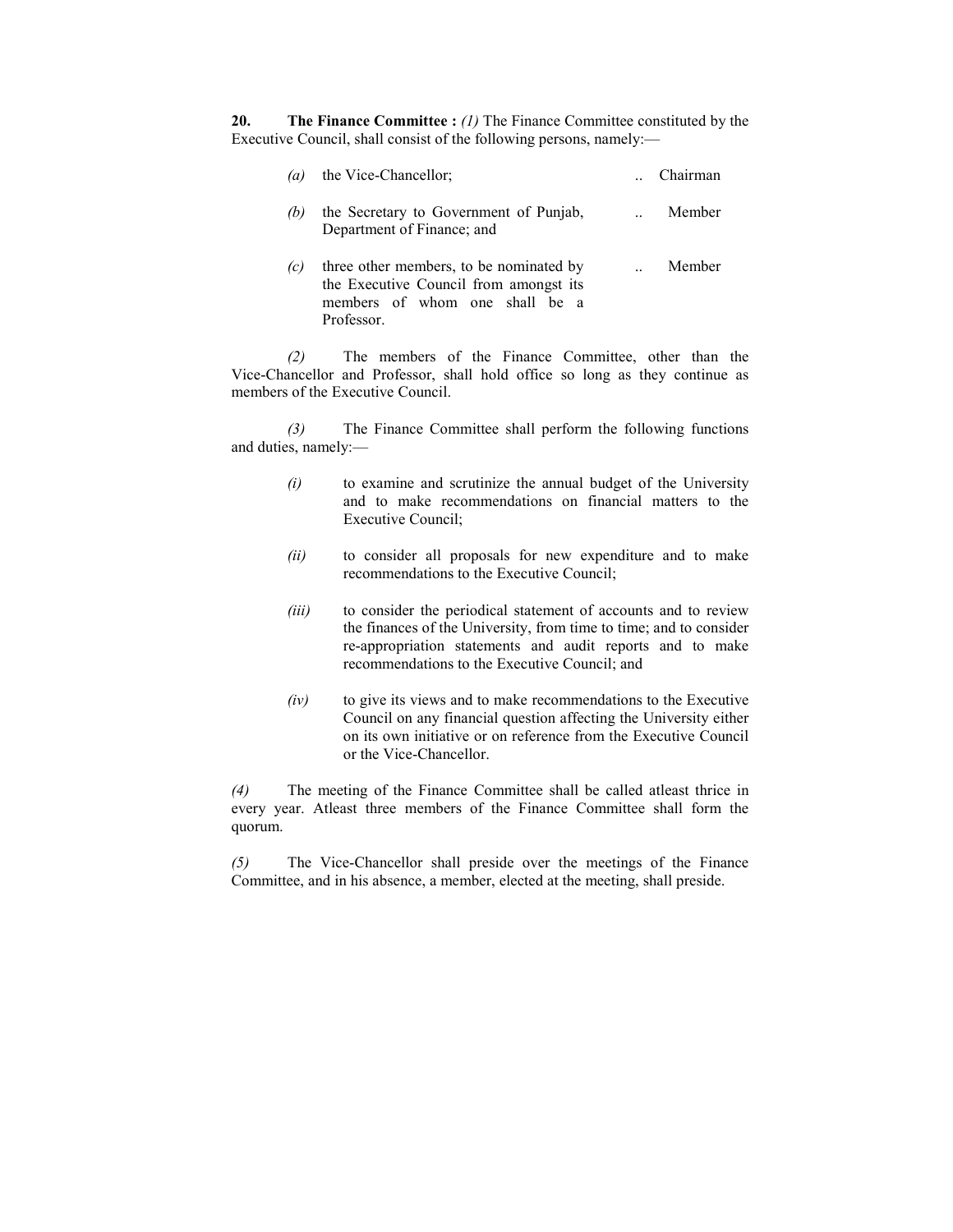In case of difference of opinion among the members, the opinion of the majority of the members present, shall prevail.

**21. Officers of the University :** The following shall be the officers of the University, namely; —

- (i) the Vice-Chancellor;
- (ii) the Registrar;
- (iii) the Head of the Department; and
- (iv) such other officers as may be prescribed.

**22.** The Vice-Chancellor: *(1)* The Vice-Chancellor, who shall be an academic person and an outstanding scholar in law, be a whole-time officer of the University.

- *(2)* The Vice-Chancellor, shall be appointed by the Chancellor from out of a panel of not less than three persons recommended by a Committee, constituted under sub-section *(3)*: Provided that if the Chancellor does not approve of any of the persons so recommended, he may call for fresh recommendations.
- *(3)* The Committee referred to in sub-section *(2)*, shall consist of three members of whom, one shall be nominated by the Executive Council, one by the Chairman, University Grants Commission, constituted under University Grants Commission Act, 1956 and one by the Chancellor from amongst the retired or serving Judges of the Supreme Court of India or Chief Justice of High Court of Punjab and Haryana. The person nominated by the Chancellor, shall be the Convener of the Committee.
- *(4)* No person, who is an employee of the University, shall be nominated as a Member of the Committee constituted under subsection *(3)*.
- *(5)* The term of office of the Vice-Chancel or, shal be five years from the date on which he enters upon his office, or until he attains the age of seventy years, whichever is earlier, and he shall be eligible for reappointment for further terms till he attains the age of seventy years:

Provided that the Chancel or may, require the Vice-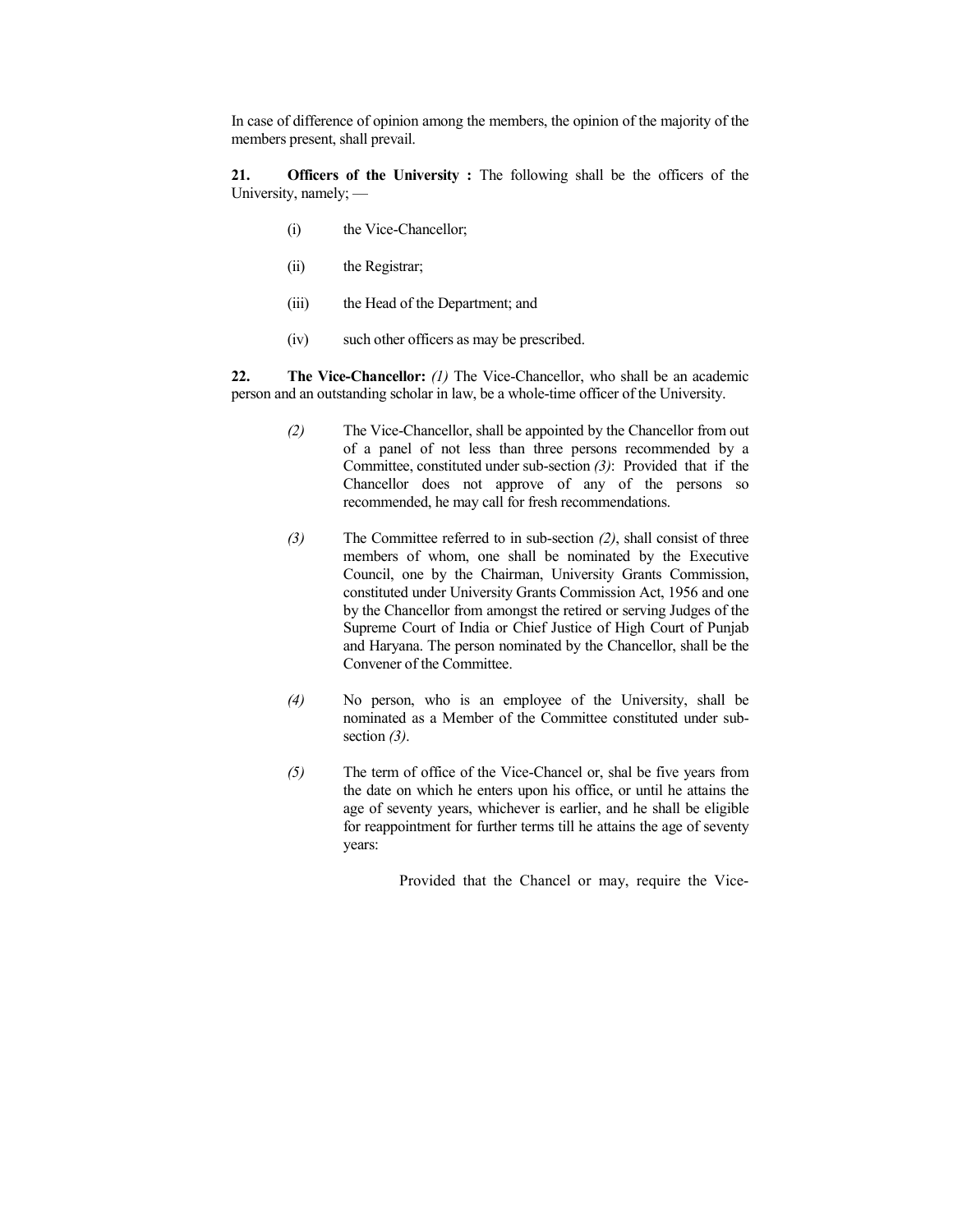Chancel or after his term has expired, to continue in office for such period, as may be specified by him, but such period shall not exceed in any case the period of one year.

- *(6)* The emoluments and other conditions of service of the Vice-Chancel or shall be such, as may be prescribed and shall not be varied to his disadvantage after his retirement.
- *(7)* When a vacancy occurs, or is likely to occur in the office of the Vice-Chancel or due to death, resignation or other wise or if he is unable to perform his duties due to ill-health or any other cause, the Chancellor shall have the authority to designate a Professor of the University to perform the functions of the Vice-Chancellor until the new Vice-Chancel or assumes his office or until the existing Vice-Chancellor attends to the duties of his office, as the case may be.

**23. Powers and duties of the Vice-Chancellor :** *(1)* The Vice-Chancellor shall ensure that the provisions of this Act, statutes and regulations are duly observed, and he shall have all such powers, as are necessary for that purpose.

- *(2)* The Vice-Chancel or shall convene the meetings of the General Council, the Executive Council, the Academic Council and shall perform al such other acts, as may be necessary to give effect to the provisions of this Act.
- *(3)* The Vice-Chancel or shal preside over the meetings of the General Council in the absence of the Chancellor.
- *(4)* The Vice-Chancel or shal be the competent authority to appoint the teachers, librarians, finance officer and other officers in consultation with the Chancellor on the recommendations of the Selection Committee, appointed by the Executive Council for that purpose in accordance with the specified guidelines.
- *(5)* The Vice-Chancellor shall be the competent authority to take disciplinary action against the persons mentioned in sub-section (4), in accordance with the prescribed procedure.
- *(6)* The Vice-Chancel or shall have al powers relating to the maintenance of proper discipline in the University.
- *(7)* If in any emergency, which in the opinion of the Vice-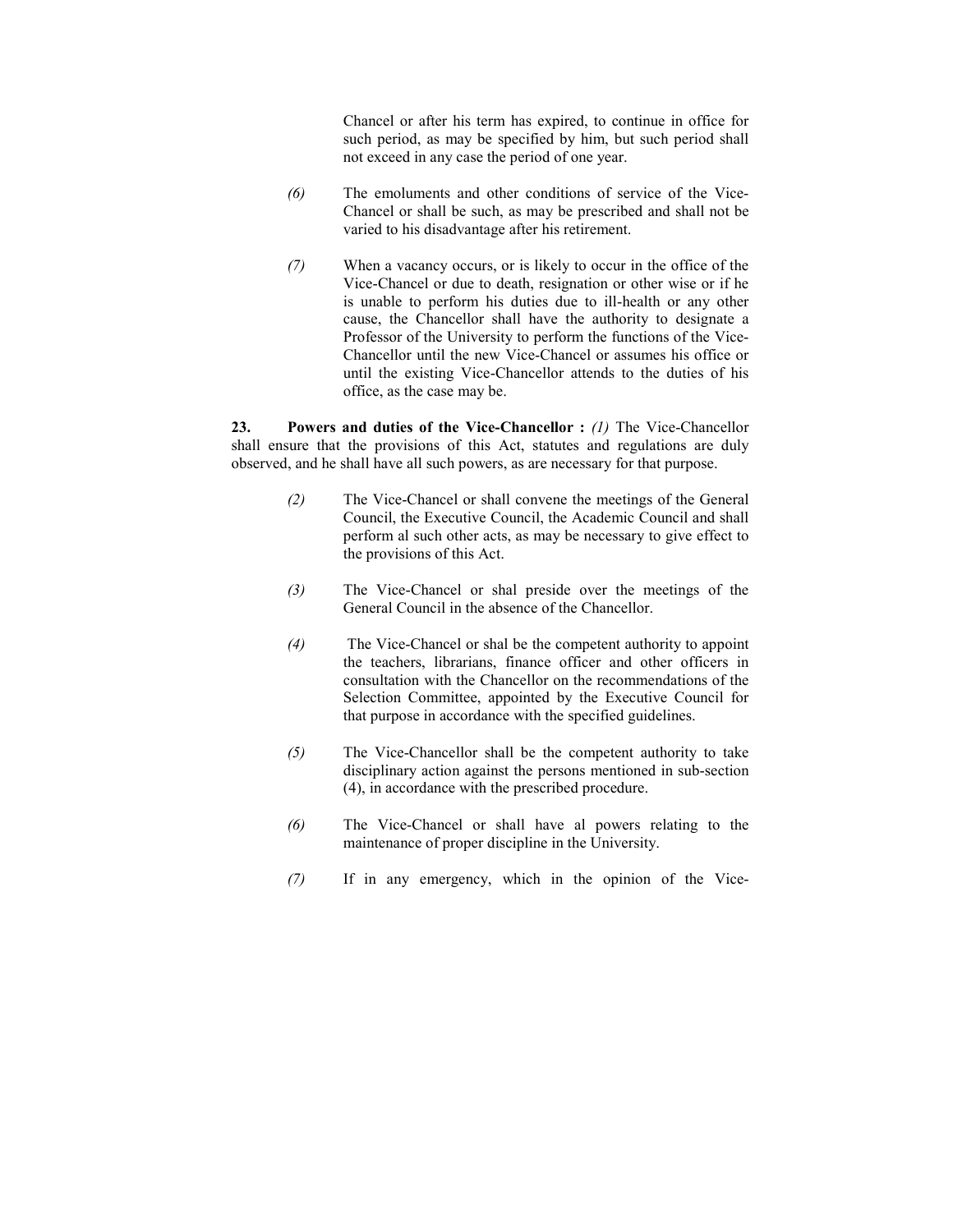Chancellor, requires immediate action to be taken, he shall take such action, as he deems necessary and shall, at the earliest possible, report the action to the authority or other body, as the case may be, for confirmation in the next meeting of the authority, which in the ordinary course would have dealt with the matter.

**24. The Registrar :** The Registrar, who shall be an academic person, not below the rank of a Professor and he shall be a whole-time officer of the University and shall be appointed by the Chancellor on the recommendation of the Selection Commit ee, constituted by the Executive Council and headed by the Vice-Chancellor on such terms and conditions of service, as it may specify, subject to the provisions of statutes and regulations.

### **25. Powers and Duties of the Registrar:** The Registrar shall,—

- *(i)* be the Ex-Officio Secretary of all the authorities, committees and other bodies of the University and shall also be the Convener of all the meetings. He shall note and maintain the minutes of meetings;
- *(ii)* be the principal adjutant of the Vice-Chancellor in all matters pertaining to the administration of the University. The Executive Council, may entrust to him special responsibilities and powers;
- *(iii)* have the power to appoint with the approval of the Vice-Chancellor, the non-teaching staff including employees of the last grade service and contingent staff in pursuance of the recommendations of the Selection Committee, appointed for that purpose, in the prescribed manner. He shall be the competent authority to take disciplinary action against such employees in accordance with such procedure, as may be prescribed;
- *(iv)* comply with all directions and orders of the Executive Council and the Vice-Chancellor; and
- *(v)* be the custodian of records, common seal and such other property of the University, as the Executive Council shall commit to his charge.

**26. Heads of the Departments :** (1) There shall be a Head for each of the Department in the University.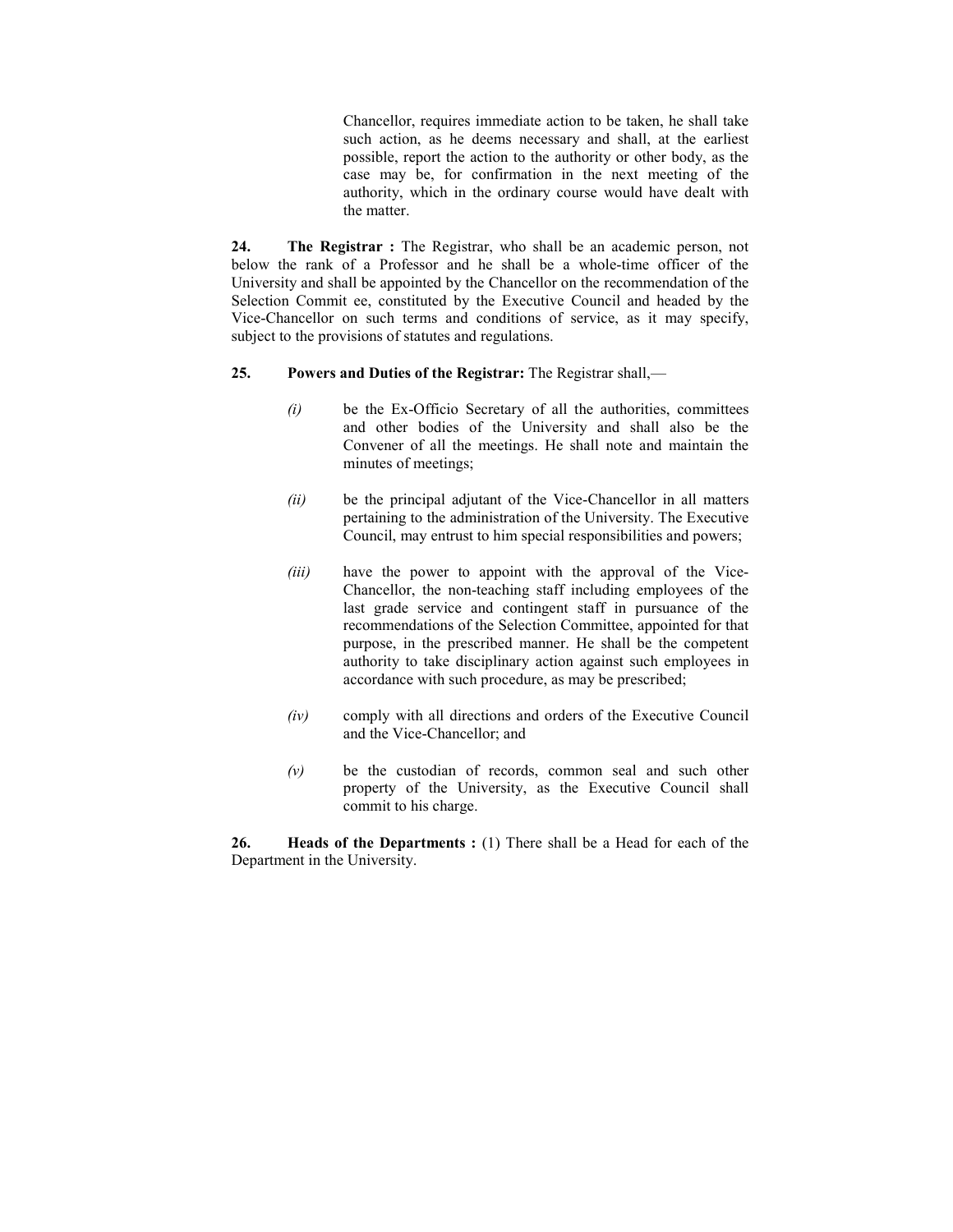*(2)* The powers, functions, appointments and conditions of service of the Heads of the Departments shall be such, as may be prescribed.

**27. Other officers and employees :** *(1)* Subject to the regulations made under this Act, every officer or employee of the University shall be appointed in accordance with a written contract, which shall be lodged with the University and a copy thereof shall be furnished to the officer or employee concerned.

> *(2)* Any dispute arising out of a contract between the University and any of its officers or employees shall, at the request of the officer or the employee concerned or at the instance of the University, be referred to the Tribunal for arbitration consisting of three members, appointed by the Executive Council in accordance with such manner, as may be prescribed.

28. Selection Committees : The Executive Council shall constitute various Selection Committees for appointment to the posts of officers and non-teaching staff including the last grade service and contingent staff. The procedure for appointment of members of Selection Committees and the procedure to be adopted by such Committees, shall be such, as may be prescribed.

**29.** Statutes and Regulations : *(1)* The first Statutes of the University shall be made by the Vice-Chancellor with the approval of the Chancellor. They shall be placed before the General Council in its first meeting, which may adopt them with or without modification. Subsequent statutes or modifications in the statutes shall be made by the General Council.

> (2) The first regulations of the University shall be made by the Vice-Chancellor with the approval of the Chancel or. They shall be placed before the Executive Council at its first meeting, which may adopt them with or without modifications. Subsequent regulations or modification in the regulations shall be made by the Executive Council.

**30. Appointment of first Vice-Chancellor and first Registrar:**  Notwithstanding anything contained in this Act and the statutes, the first Vice-Chancellor shall be appointed by the State Government. The first Registrar, who shall be an academic person in law, shall be appointed by the Chancellor on the recommendations of the Vice-Chancellor. The said officers shall hold office for a period of five years. However, till the appointment of a regular Vice-Chancellor is made, the Secretary, Department of Higher Education, Punjab, shall hold charge.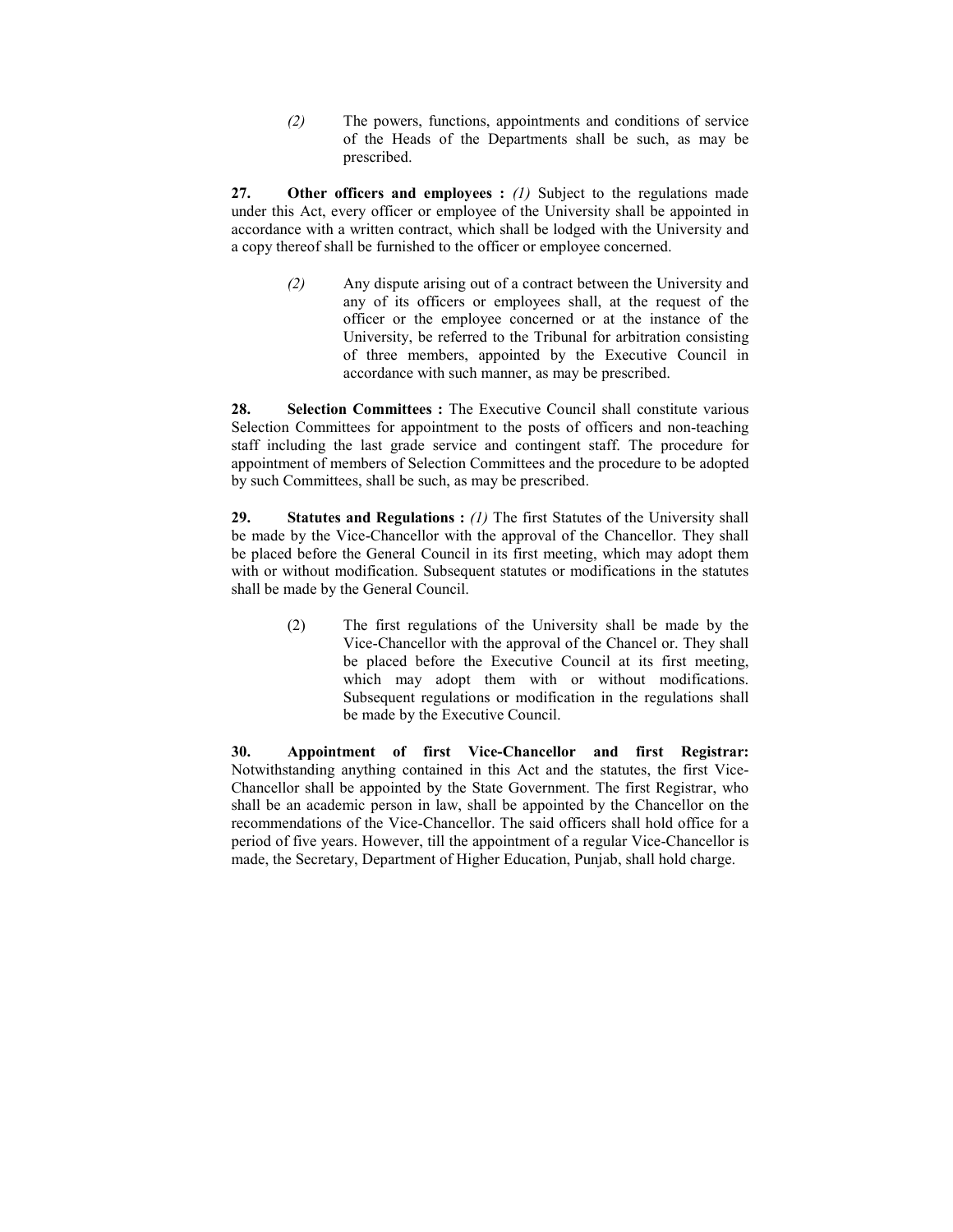**31. Honorary degree :** If not less than two-third of the members of the Academic Council recommend that a honorary degree or academic distinction be conferred on any person on the ground that he is, in their opinion, by reason of eminent attainment and position, fit and proper to receive such degree or academic distinction, the General Council may, by a resolution, decide that the same may be conferred on the person so recommended.

**32.** Withdrawal of degree or diploma : *(1)* The General Council may, on the recommendation of the Executive Council, withdraw any distinction, degree, diploma or privilege conferred on, or granted to, any person by a resolution passed by the majority of the total membership of the General Council and by a majority of not less than two thirds of the members of the General Council present and voting at the meeting, if such person has been convicted by a court of law for an offence, which in the opinion of the General Council, involves moral turpitude or if he has been guilty of gross misconduct.

- *(2)* No action under sub-section *(1)*, shal be taken against any person, unless he has been given an opportunity of being heard against the action proposed to be taken.
- *(3)* A copy of the resolution passed under sub-section *(1)*, by the General Council, shall be immediately sent to the person concerned.
- *(4)* Any person aggrieved by the decision taken by the General Council, may appeal to the Chancellor within a period of thirty days from the date of receipt of such resolution.
- *(5)* The decision of the Chancellor in appeal, shall be final.

**33. Discipline:** *(1)* The Vice-Chancellor shall be the final authority for the maintenance of discipline among the students of the University. His directions in this behalf shall be carried out by the Heads of Departments, hostels and institutions.

> *(2)* Notwithstanding anything contained in sub-section *(1)*, the punishment of debarring a student from an examination or rustication from the University or a hostel or an institution shall, on the report of the Vice-Chancel or, be considered and imposed by the Executive Council:

> > Provided that no such punishment shall be imposed without giving the student concerned a reasonable opportunity of being heard against the action proposed to be taken against him.